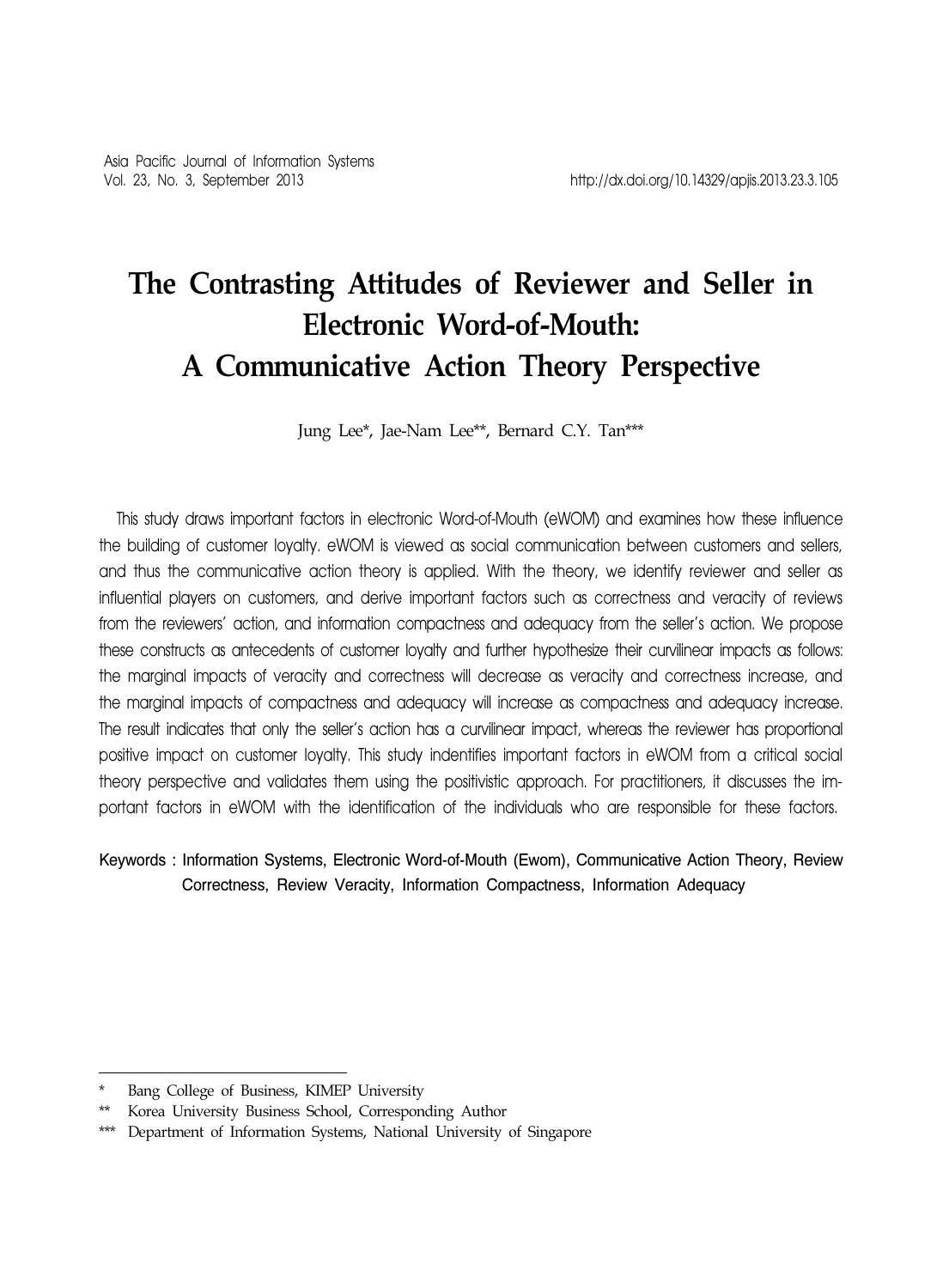### Ⅰ. Introduction

For the last decade and a half, the electronic word of mouth (eWOM) system has become one important part in online business. It has shown a significant influence on customer decision making because of its advantages in recency, abundance, and objectivity [Ghose *et al*., 2007]. More than 90% of customers are referring to online customer reviews before making a purchase decision, and more than 80% have answered that are willing to change their buying decisions based on the opinions they read in the reviews [Promomagazine, 2009].

One of the unique features of online review systems, compared with offline ones, is the active role of the seller. In offline systems, word-ofmouth communication is limited among customers only [Buttle, 1998]. Customers share candid opinions without the seller's presence. In online systems, however, the seller controls how various reviews are presented to customers. Although major online shopping malls such as Amazon.com and eBay.com have their own review display policies (e.g., helpfulness for Amazon.com and relevance for eBay.com), they all have the authority and responsibility to effectively manage review display systems. Even though the reviews are created by the customers, the display and delivery of these reviews are all determined by the seller, not the customers.

These seller's review 'display' policies significantly impact consumer decision as more and more reviews are accumulated. For example, as of 1 July 2010, Harry Potter and the Deathly Hallows at Amazon.com has accumulated more than 3000 customer reviews. Considering that this is a large number for the customers to read,

the reviews are sorted by date, helpfulness, rating, and so on such that the customers can read a 'part' of the reviews. The purchase decision is formed not based on the entire reviews but only on a 'part' of the reviews. Clearly, Amazon.com's online review display design largely influences the reviews that the customers actually read and use as basis for their decisions. Another example is the relevance-based review display of eBay.com, where customers can choose other sorting options, such as date and popularity. Nevertheless, when there are more reviews than a customer can manage to read at once, the administration of the review sorting systems of online shopping malls will make a significant difference on the selection of reviews the customers will read as basis of their purchase decisions.

Despite the growing importance of the seller's role in eWOM systems, most research on eWOM has focused on the content of the reviews or the reviewers, not the sellers. Researchers found that a favorable review may increase purchase intention [Ba and Pavlou, 2002], and that diversity of feedback may have a positive effect on sales [Clemons *et al*., 2006]. These studies also analyzed reviewer motivation [Gruen *et al*., 2006] and customer attitude [Ghose and Ipeirotis, 2011]. All these studies provide valuable insight on eWOM, but they do not consider the ongoing role of the seller whose input is becoming increasingly important in the context of feedback systems.

This study aims to investigate the behaviors of both reviewers and sellers and to examine how these behaviors affect customer loyalty. Specifically, we view eWOM as an ongoing communication tool among reviewers and sellers. Thus, the communicative action theory (CAT)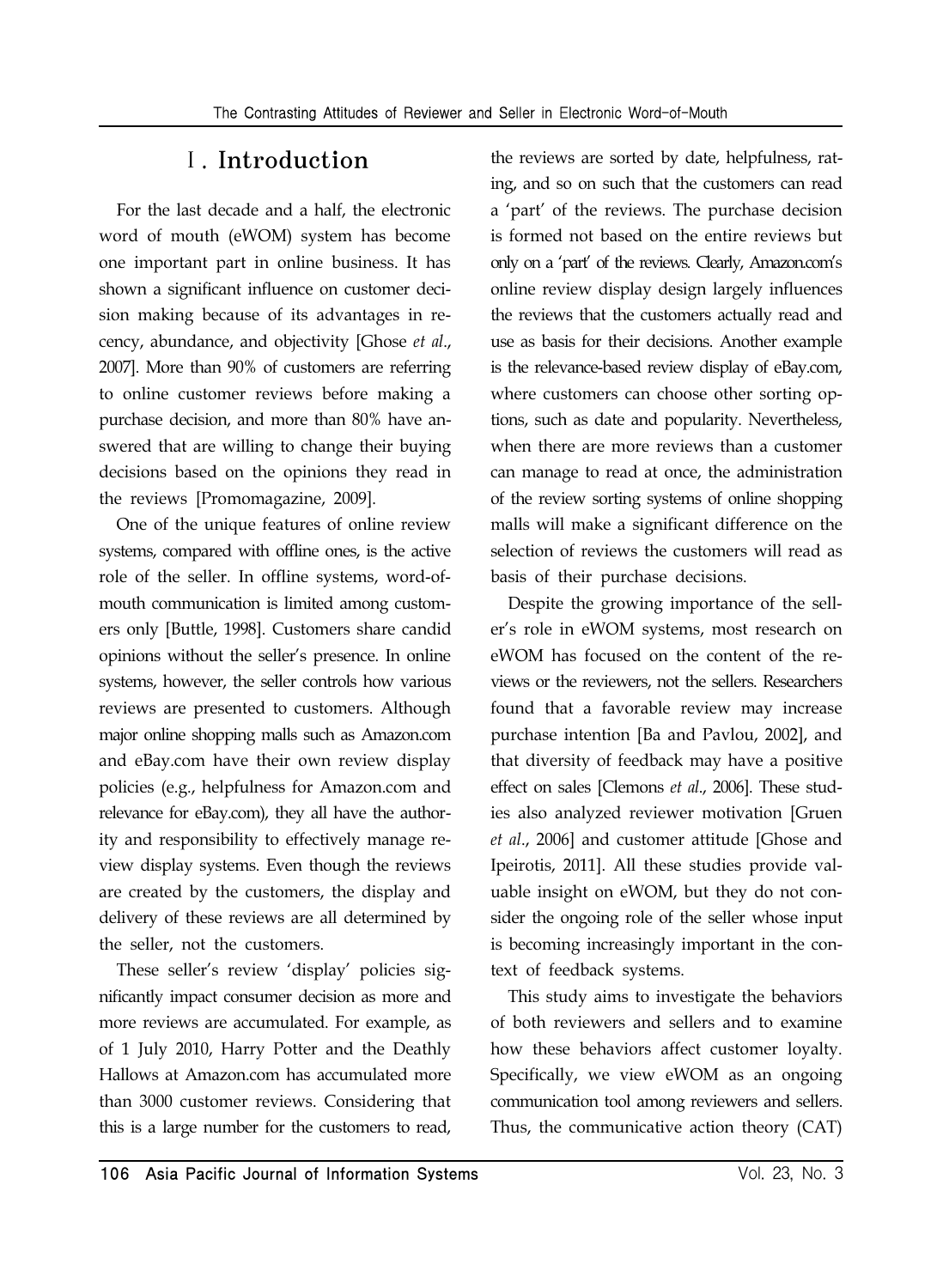is applied as a theoretical lens. The CAT is a theory that provides profound understanding of human action by analyzing an individual's social action in detail. We use CAT, which interprets and ramifies eWOM activities in terms of social action, to derive factors that are important to sellers and reviewers and to explore how these factors influence customer behavior. Then, we develop an eWOM research model to hypothesize the impact of the seller and the reviewer on customer loyalty. This model is then validated using data collected from 326 online shoppers in Korea.

The study is organized as follows. First, we review CAT with its taxonomy of social action types. Then, we derive important constructs in eWOM based on the CAT and formulate a research model using customer loyalty as the dependent variable. Next, we introduce the research methodology, and then present our analysis and results. The discussion highlights the implications, as well as possible useful future research directions. Finally, we summarize the study's overall contributions, both practically and theoretically.

## Ⅱ. Theoretical Background

### 2.1 Communicative Action Theory

As an extended branch of critical social theory, the communicative action theory was first proposed by Habermas [1981]. This theory inherited all the core assumptions of critical social theories but has differentiated itself by suggesting that the miscommunication among people is the main cause of all the distortions and contradictions in our society. Critical researchers

aim to critique the status quo [e.g., Orlikowski and Baroudi, 1991]. They assume that social reality is produced and reproduced by people [Myers, 1997] and has many contradictions and conflicts that may be inherent within their structures [Orlikowski and Baroudi, 1991]. Critical researchers believe that they can help to overcome oppressive social relations and their main task is bringing the restrictive and alienating conditions of the status quo to light [Myers, 1997]. Therefore, their research method was mostly a dialectical analysis, which attempted to reveal the historical, ideological, and contradictory nature of existing social practices [Orlikowski and Baroudi, 1991].

The CAT has differentiated itself from other critical theories by seeing that the *miscommunication among people* is the main cause of all the distortions and contradictions in our society. Habermas [1981] argued, if people had communicated properly, our society would not have been so distorted because people act rationally. Therefore, as a key instrument for solving those social problems, he made an in-depth investigation into the rationalities in human actions and provided the taxonomy of the social actions to gain a more refined understanding of the nature of social action [Lyytinen, 1992].

Originally, four types of social actions are proposed by Habermas [1981]. *Purposive rational action* is an action directed at attaining rational objectives; that is, "achieving of success" [Lyytinen, 1992]. It is different from other social actions in its success orientation because other social actions aim at mutual understanding rather than achieving goals. *Dramaturgical action* is a voluntary expression of one's self to an audience on stage [Habermas, 1981]. In this action, style and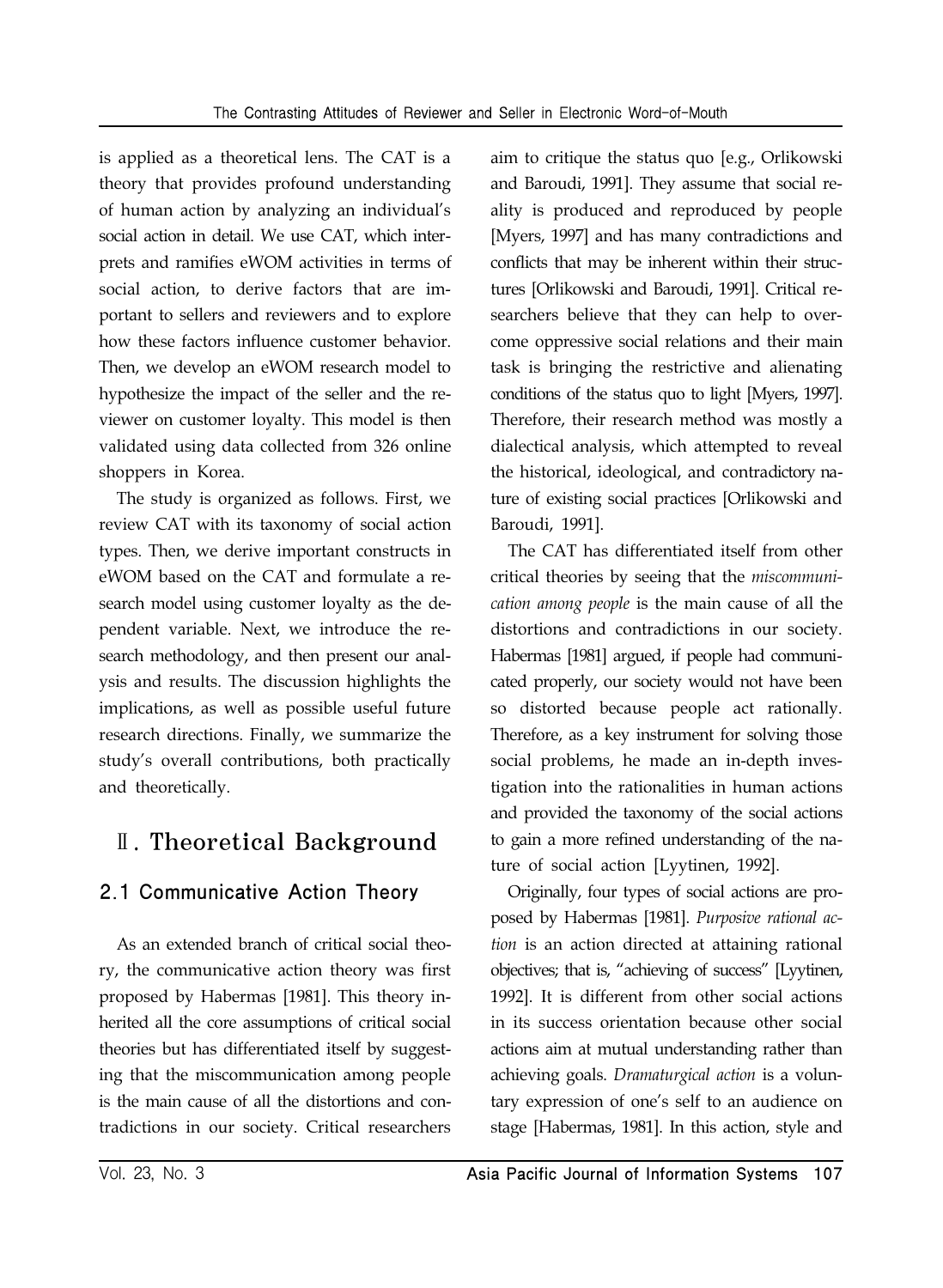aesthetic aspects are important attributes [Jones and Basden, 2003]. *Normatively regulated action* is the action obligated by social norms. Since the norms are formed based on the social culture, this action type is classified as very cultural. *Communicative action* is the action with a desire to understand a communicating partner. It pursues a common agreement and mutual understanding of social norms and values and seeks to maintain social relationships. Thus, it necessarily brings negotiations between people in order to achieve a consensus [Lyytinen, 1992].

Later, Habermas [1981] divided purposive- rational action into *instrumental action* and *strategic action* [Klein and Huyne, 2004], the difference of which lies on whether the action is directed towards agents (objects) or against rational actors (opponents) [Lyytinen, 1992]. If the action is dependent upon other actors' actions and influenced by them, it is strategic action; if the action is solely conducted within the environment and assumed to be controllable, it is instrumental action. Afterwards, Lyytinen [1992] adds *discursive action* as one of the prominent action types

|                                      |                                         |                                                                                                                                                                                                                   |                                           | Literatures Reviews on Validity Claims                                                                                                       |                                                                                      |  |  |
|--------------------------------------|-----------------------------------------|-------------------------------------------------------------------------------------------------------------------------------------------------------------------------------------------------------------------|-------------------------------------------|----------------------------------------------------------------------------------------------------------------------------------------------|--------------------------------------------------------------------------------------|--|--|
| Action types                         |                                         | Description                                                                                                                                                                                                       |                                           | Validity Claimed                                                                                                                             | Reference                                                                            |  |  |
| Purposive-                           | Instrumental<br>action                  | Directed<br>towards<br>objects<br>To achieve                                                                                                                                                                      |                                           | Contextuality (rightness,<br>appropriateness),<br>Effectiveness, Efficiency,<br>Power, Truth.                                                |                                                                                      |  |  |
| Rational<br>(teleological)<br>Action | Strategic<br>Action                     | success which<br>is objectively<br>measurable                                                                                                                                                                     | Directed<br>against<br>rational<br>actors | Contextuality (rightness,<br>appropriateness),<br>Effectiveness, Efficiency,<br>Power, Sincerity, Suitability,<br>Truth.                     | Cukier et al.<br>[2004]; Janson $et$<br>al. [1993]; Jones                            |  |  |
|                                      | Communicative<br>action                 | - Desire to understand<br>communicating partner<br>- Purpose of achieving mutual<br>understanding<br>- Assume a shared background                                                                                 |                                           | Accuracy, Completeness,<br>Comprehensibility (clarity),<br>Contextuality (rightness,<br>appropriateness), Truth,<br>Truthfulness (veracity). | and Basden<br>[2002]; Klein and<br>Huynh [1999];<br>Lyytinen [1992];<br>Lyytinen and |  |  |
| Social                               | <b>Discursive</b><br>action             | - No shared background<br>- Towards the co-operative<br>of unclear messages etc                                                                                                                                   | search for truth, clarification           | Comprehensibility (clarity),<br>Contextuality (rightness,<br>appropriateness), Truthfulness<br>(veracity), Sincerity.                        | Hirschheim<br>$[1988]$ ;<br>Ngwenyama and<br>Lee [1997];                             |  |  |
| Action                               | Dramaturgical<br>(expressive)<br>action | - The way an actor wishes to<br>express himself to an<br>audience when putting<br>himself on stage<br>- Fulfilling a generalized<br>expectation of behaviors<br>- Pursuing common values or<br>norms of the group |                                           | Sincerity, Truth, Veracity.                                                                                                                  | Reijswoud et al.<br>$[1999]$ .                                                       |  |  |
|                                      | Normatively<br>regulated<br>action      |                                                                                                                                                                                                                   |                                           | Accuracy, Justice, Truth.                                                                                                                    |                                                                                      |  |  |

|  |  | <table 1=""> Social Action Typology</table> |
|--|--|---------------------------------------------|
|  |  |                                             |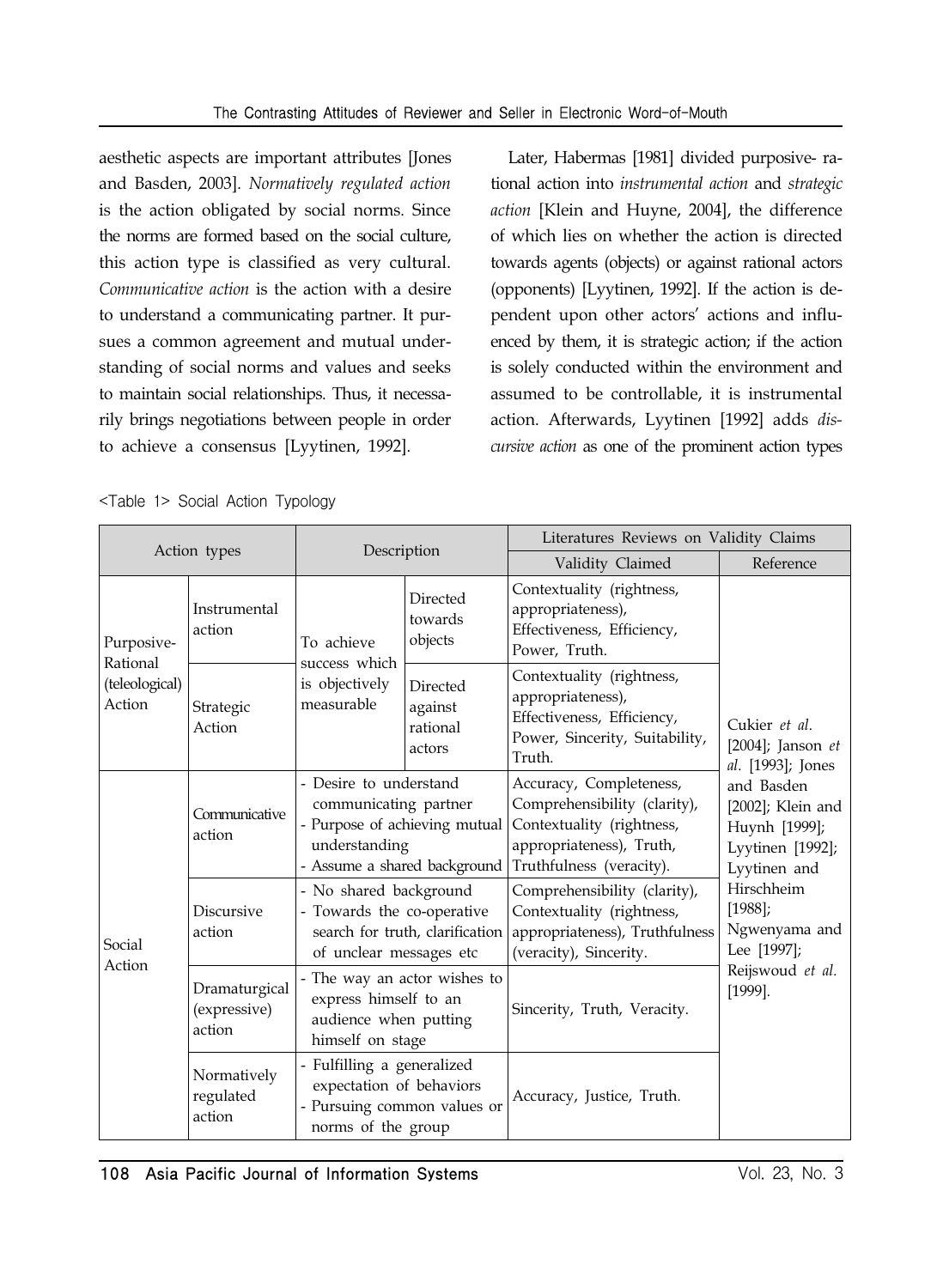in Habermas theory. Discursive action is an expression of the consensus that gives force to argumentative speech. Unlike in communicative action, shared background is considered in discursive action, and thus, the action is oriented more likely towards the clarification of unclear message, etc. [Lyytinen, 1992]. Finally, Lyytinen proposes four prominent types of social actions by detaching dramaturgical and normatively regulated actions. Since then, his topology of four types of actions has been referred by many IS researchers [e.g., Ngwenyama and Lee, 1997].

CAT posits that when an actor performs a specific social action type, he or she should be able to defend the validity claims associated with it [Ngwenyama and Lee, 1997]. When people perform social actions, each social action requires different types of standards or criteria (i.e., validity) for it to be fully understood by others and for it to become fully functional. If these validities are not assured, miscommunication is likely to occur. For example, when a person conducts a normatively regulated action like obeying the traffic flow, the principle of justice should be validated. Many studies generally agree with principal validity claims in each action type [Cukier *et al*., 2004; Lyytinen and Hirschheim, 1988], but some offer different stresses depending on their research perspectives, scope, and context [Janson *et al*., 1993; Reijswoud *et al*., 1999]. <Table 1> integrates all types of social actions discussed above.

### 2.2 eWOM and Communicative Action Theory

The current study applies CAT because we view eWOM as a combination of social actions conducted by multiple actors in mutual communication. CAT is one of the critical social theories that contend a miscommunication among individuals is the main cause of all distortions and contradictions in our society, thus rational human actions should be key factors to solving social problems.

By emphasizing on social action, CAT presents the following advantages when applied in the eWOM context. First, the theoretical implication of the study is highly consistent. Most of prior eWOM research put their efforts on analyzing the contents of reviews. For example, numerous studies investigated the impact of positive rating or extreme rating on sales [Hu *et al*., 2006; Melnik and Alm, 2002]. Some researchers use the mining technique to measure the informative level of reviews [Ghose and Ipeirotis, 2011]. However, while these studies are helpful in identifying a specific eWOM impact, they are not adequate to analyze its long-term effect. One reason is that ratings and review contents vary with time. If contents change, its theoretical implication may change as well; in contrast, the action of reviewers and sellers (i.e., reviewing and displaying) continues over time. Reviewers and sellers repeatedly review the product and display them. Hence, if we analyze their behaviors with CAT, its theoretical implication would be highly consistent.

Second, inasmuch as the unit of analysis of CAT is on social action and not actors, the elaborated theoretical lens in this study can present a more refined and ramified perspective. CAT provides an excellent taxonomy of social action with validity claims, and thus, we can ramify and interpret eWOM activities into one or more social actions. Once we interpret the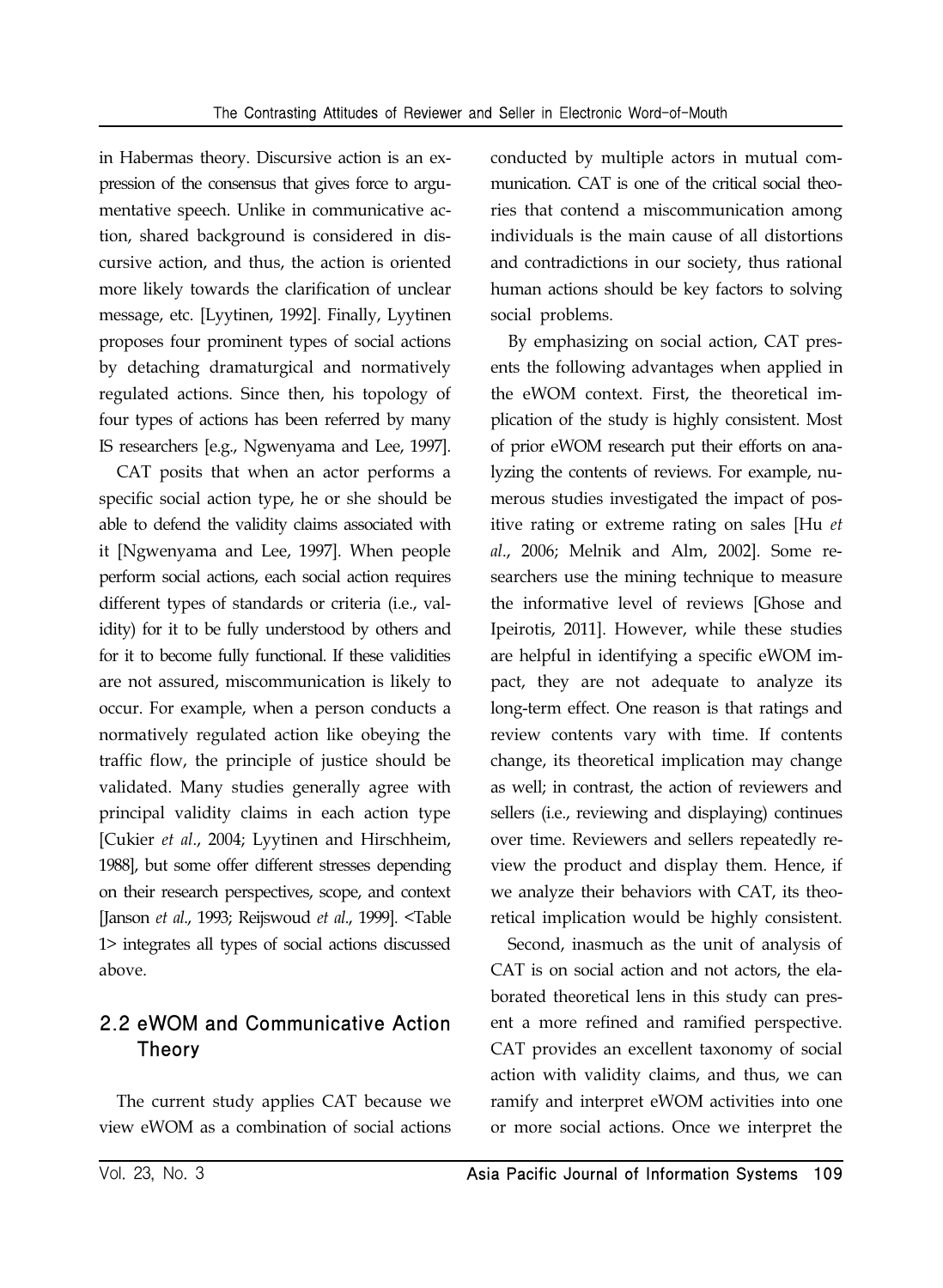activities using CAT, we can then discuss the implications drawn at the social action level. CAT is one of several excellent theories that are especially effective for analyzing social action [Lyytinen, 1992], but which is relatively not often applied to the information system (IS) field. Therefore, the current study has clear potential for obtaining new insights when analyzing eWOM activities.

### Ⅲ. Research Model and Hypotheses

Our research model describes what characteristics of reviewers and seller influence the building of customer loyalty through eWOM. Customer loyalty is a favorable attitude toward the brand (i.e., product or seller) resulting in consistent purchases over time [Srinivasan *et al*., 2002]. Loyal customers will not only spend more, but also act as enthusiastic advocates, for the firm [Harris and Goode, 2004]. They thus are considered a critical factor for businesses. For the current study, we define customer loyalty as the "overall attachment with [a] favorable attitude manifested by repeated purchasing" and propose this aspect as a online business objective. The subsequent sections shall explain in detail the specific factors deemed important by reviewers and sellers, and how these factors influence customer loyalty.

### 3.1 Reviewer's Communicative and Dramaturgical Action

To understand the reviewers' behavior, we apply the communicative action theory focusing on the customers' motivation and action purpose. First, we interpret reviewer's action as a *communicative action*. When a reviewer posts a review on the website, he or she hopes that the review is read, understood, and eventually agreed to by other customers who visit the website [Gruen *et al*., 2006]. They desire to be clear and rational in their opinion so that more customers read and agree with their reviews. Also, reviewers and readers have the same background, such that they seek quality product and decide on making purchases. This circumstance of pursuing mutual understanding and sharing of background enables us to interpret the reviewer's action as a form of *communicative action*, based on the taxonomy of the social actions proposed in CAT.

We also interpret reviewer's behavior as a *dramaturgical action* based on its motivation of self-presentation. Most of times, reviewers post their opinions without monetary incentives, but with a desire to express their thoughts and feelings on a product to other customers. Their reviews are directed to an unspecified audience visiting the website, and reviewers expect their reviews to be read by a large number of the public. This self-presenting characteristic qualifies the reviewers' action as a dramaturgical social action.

From the reviewers' communicative and dramaturgical actions, the *correctness* and *veracity* of the reviews are derived as critical factors among the major validities claimed for communicative and dramaturgical actions. *Correctness*, originally referred to in CAT as truth or truthfulness, is "the level of closeness to the objective fact" [Cukier *et al*., 2004]. In eWOM, the correctness of a review is determined based on how closely the review describes the objective facts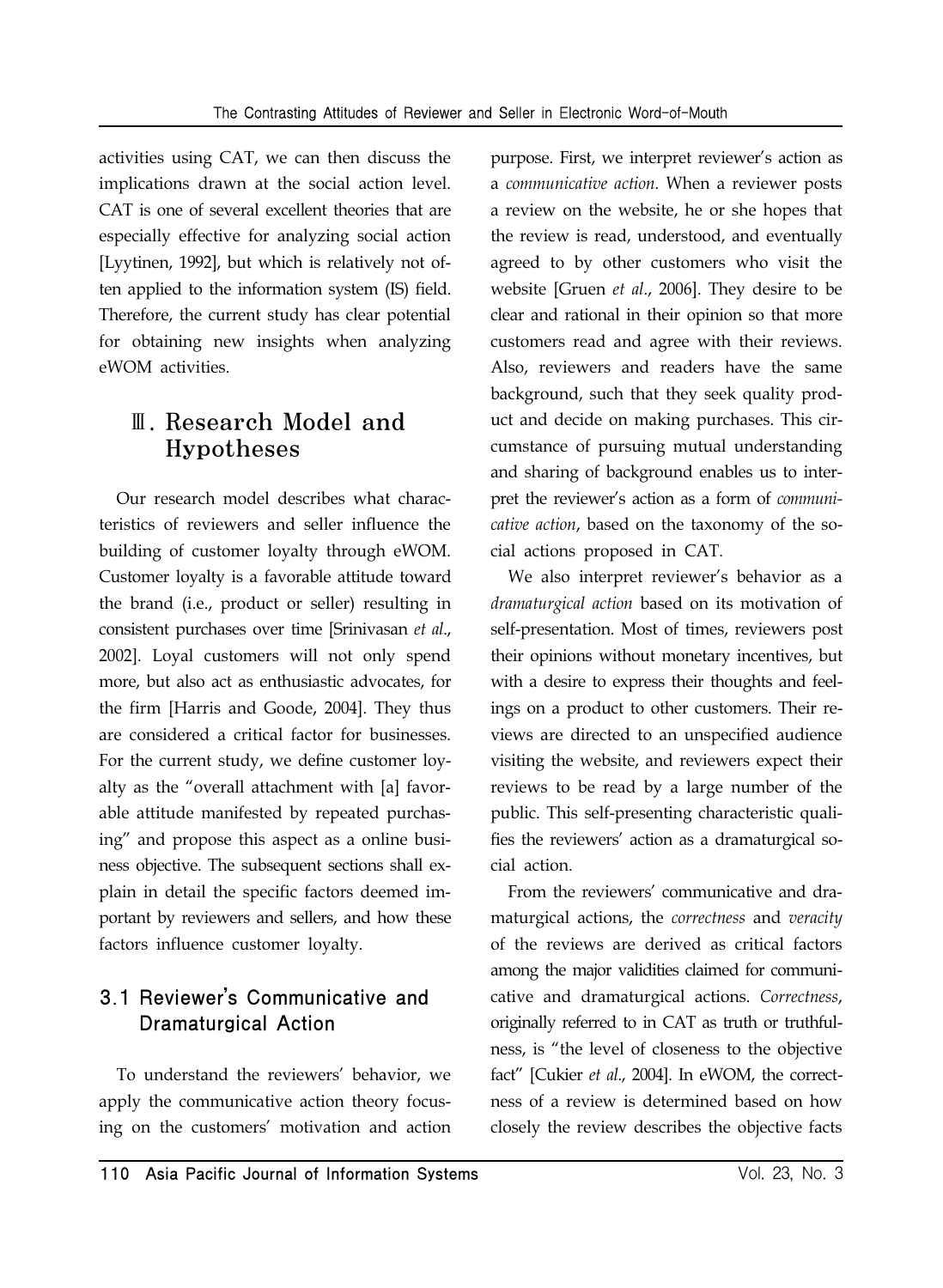on a product. Correctness deals with the integrity of product information in the reviews. However, the correctness of a review is not always satisfied. Sometimes, reviewers are incompetent to write correctly; sometimes, they intentionally provide wrong information. For example, when a customer reviews HDTV, an individual may post that it does not work well if he or she lacks knowledge on TV operations and misunderstands the features. Similarly, individuals may write that a product does not work well if the primary intent is to lie. In both cases, correctness of reviews is not satisfied.

*Veracity*, originally referred to in CAT as sincerity, is "the level of intention to be honest to others." It measures the intrinsic motivation and intention of the social actor [Lyytinen, 1992; Lyytinen and Hirschheim, 1988]. In the eWOM context, veracity measures whether the reviewer writes on products with good intention. The veracity of a reviewer is important because it helps customers trust the contents of the reviews. If reviewers have other motivations, such as working as an advocate of firms, the customers might not trust the reviews because it is likely to be biased. We summarize the interpretation of reviewer social action and its critical factors in <Table 2>.

For this study, some validities in communicative and dramaturgical action are not selected because they may lessen their importance in eWOM context. For example, eWOM systems call on customers to complete their actions properly (i.e., reviewing) by making their systems user-friendly. Systems notify the customers of the product chosen for review and the options he or she has during the review. Blank replies are not allowed for some fields in an eWOM system. In effect, sellers help customers easily understand the process of reviewing (i.e., context) and ask them to complete it. With these systems, the importance of contextuality and appropriateness can be lessened in eWOM.

According to CAT, the veracity and correctness are claimed to be valid for ideal communication. Hence, it is not difficult to expect a positive impact of veracity and correctness of the reviews on building customer loyalty. However, their marginal impacts (i.e. unit impact) would decrease as veracity and correctness increase. This is because reviews are accumulated repeatedly, and thus, the impact of one single review decreases as the total number of reviews increases. For example, when there are few reviews available, the impact of one truthful (or correct) review is considerable to customers. However, if there

|  | <table 2=""> Interpretation of Reviewer's Action</table> |  |  |  |
|--|----------------------------------------------------------|--|--|--|
|--|----------------------------------------------------------|--|--|--|

| Action                                  | Purpose of Action                                                                                                                                       | Theoretical                                        | Variables Derived from                                                                                                                                                                         | Impact on Customer                                                                                   |
|-----------------------------------------|---------------------------------------------------------------------------------------------------------------------------------------------------------|----------------------------------------------------|------------------------------------------------------------------------------------------------------------------------------------------------------------------------------------------------|------------------------------------------------------------------------------------------------------|
| Description                             |                                                                                                                                                         | Interpretation                                     | Action                                                                                                                                                                                         | Lovalty                                                                                              |
| Customer<br>posts review<br>on website. | - Knowledge sharing<br>- Informing other<br>customers and achieve<br>mutual understanding<br>- Self-Presentation<br>- Toward an unspecified<br>audience | Communicative<br>action<br>Dramaturgical<br>action | - Correctness of review:<br>How closely the reviews<br>describe the objective<br>facts about the product.<br>- Veracity of review: how<br>honestly reviewers<br>describe about the<br>product. | Marginal (i.e. unit)<br>impacts decrease as<br>veracity and<br>correctness of a<br>review increases. |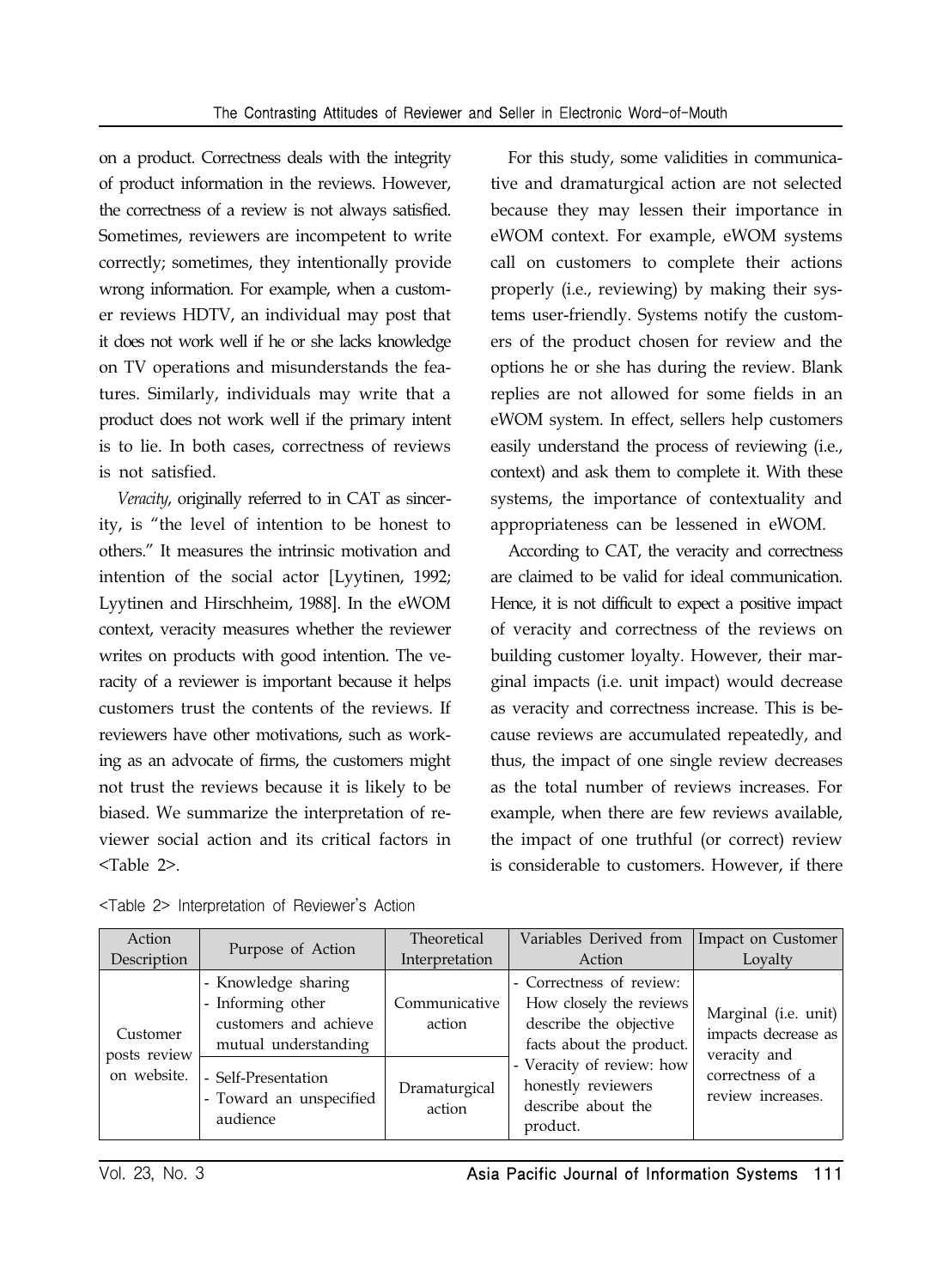are multiple reviews, the impact of one review will not be as significant to customers.

This concave quadratic impact (i.e. diminishing marginal return) of an independent variable or input has been observed frequently in businesses, including in finance, marketing, and IS. For example, Cavusoglu *et al*. [2008] have shown that investment in information technology (IT) security exhibits a diminishing marginal return for reducing vulnerability. Also, Ratchford *et al*. [2003] found that consumers with less initial product information will benefit more from an online search compared with consumers who started off with more information. Rust and Chung [2006] further support this finding that the benefit of online searches still suffers from a diminishing marginal return effect. From these, we present the following hypotheses.

*H1: As the veracity of a review increases, its marginal impact on customer loyalty decreases. H2: As the correctness of a review increases, its marginal impact on customer loyalty decreases.*

### 3.2 Seller's Instrumental Action

In eWOM, the seller manages the website while reviewers and customers share their opinions and knowledge through the web. It is the seller who determines the specific features of eWOM systems (i.e., how they input reviews and how the reviews are displayed). For example, *Amazon.com* divides its customer review page into two columns, one with positive reviews and the other with negative reviews, so that customers can compare all the different opinions from the reviewers. Sellers provided sorting options to customers, such as date, rating and etc., so customers can selectively read the reviews based on their needs and interests.

According to CAT, a seller's action in eWOM is an *instrumental action*. Sellers have straightforward objectives (i.e., they should deliver the reviews timely without manipulation) [Dellarocas, 2006]. When the objective is clear, performance can be measured and assessed objectively as well. Also, sellers do not strategically consider each reviewer's different reaction. They provide the same services to all customers. This feature explains why seller's action is an instrumental action rather than a strategic action. These unidirectional purposiveness and measurability can support the instrumental characteristics of sellers' activities.

From the seller's instrumental action, two constructs, information *compactness* and *adequacy*, are derived for their contextual importance. Information *compactness* of eWOM systems originally refers to the efficiency of social action in CAT. It is a measure of output compared with input while using of eWOM [Clark, 2000]. In the eWOM context, the information compactness of a website is determined by the amount of product information that a customer can acquire relative to the time and effort the customer spend. When information compactness is high, a customer can easily scan the reviews and acquire sufficient product information from the website. Since the main objective of customers who read the reviews is product information acquisition, information compactness is considered highly important.

Information *adequacy* of eWOM system deals with whether the product information can satisfies customer needs for product information. Originally, information adequacy refers to effectiveness of social action in CAT; it is achieved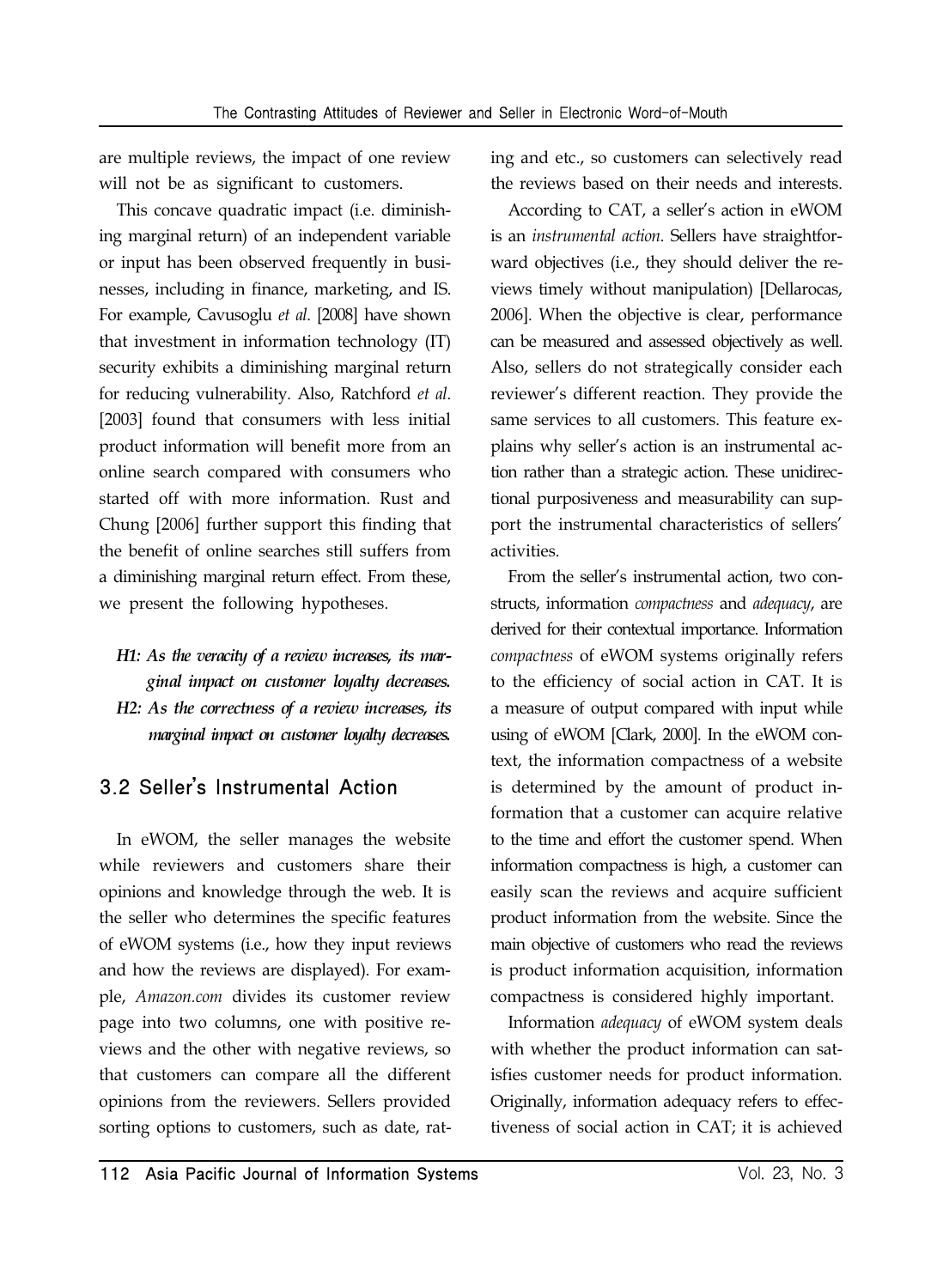| Action                                           | Purpose of                           | Theoretical            | Variables Derived from Action                                                                                                                                                                                                                                      | Impact on                                                                                                 |
|--------------------------------------------------|--------------------------------------|------------------------|--------------------------------------------------------------------------------------------------------------------------------------------------------------------------------------------------------------------------------------------------------------------|-----------------------------------------------------------------------------------------------------------|
| Description                                      | Action                               | Interpretation         |                                                                                                                                                                                                                                                                    | Customer Loyalty                                                                                          |
| Seller design<br>and maintain<br>eWOM<br>system. | - Deliver<br>reviews to<br>customers | Instrumental<br>Action | - Information Compactness: The amount of<br>product information that a customer can<br>acquire relative to time and effort he<br>spend.<br>- Information Adequacy: The fit between<br>product information in the review and<br>the information sought by customers | Marginal (i.e. unit)<br>impacts increase<br>as compactness<br>and adequacy of<br>information<br>increase. |

<Table 3> Interpretation of Seller's Action

when performance meets or exceeds the goal of an organization [Bonoma and Clark, 1988]. In the eWOM context, information adequacy corresponds to the fit between product information in the review and the information sought by customers, as the objective of review scanning is to find the "right" product information. We summarize the interpretation of seller's social action and its critical factors in <Table 3>.

Both Information compactness and adequacy of eWOM systems have positive impacts on customer loyalty. They help customers find the adequate information with minimal efforts. However, these relationships are not proportional, but rather convex quadratic (i.e. increasing marginal return) for IT-specific characteristics of eWOM. The more the information is compact and adequate, the faster the loyalty will be established.

This convex quadratic impact of information system is frequently observed in businesses [Wu *et al*., 2005] when the actual outcome exceeds expected outcome. For example, the Otis elevator dramatically improved its product delivery cycle by intelligently using IT to replace a paper-based tacking and fulfillment system [Nolan and McFarlan, 2005]. In addition, a study on a medical imaging informatics im-



<Figure 1> Research Model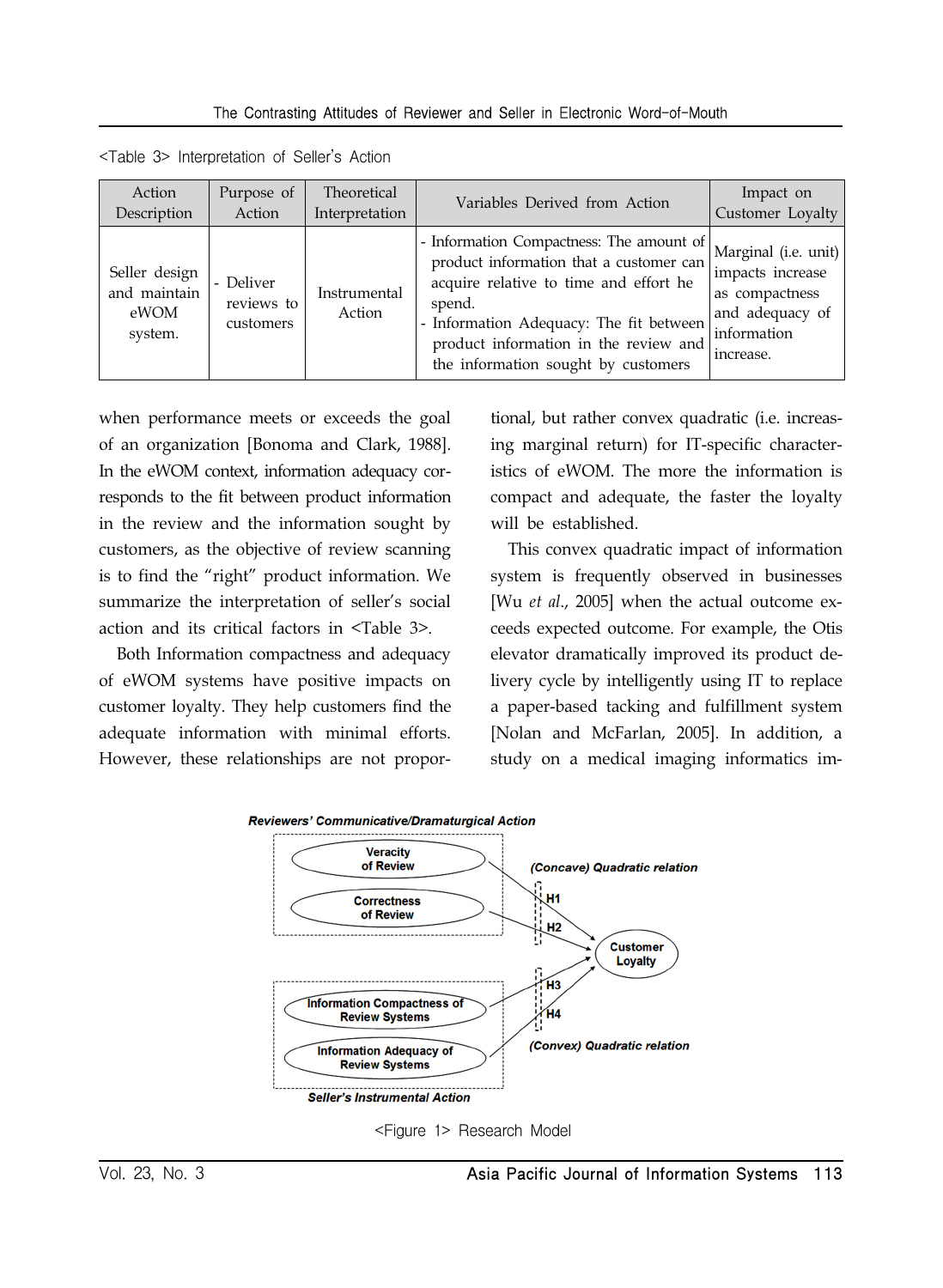plementation project has experienced dramatic change in customer satisfaction after IT implementation [Ayal and Seidman, 2009].

As one of information systems, eWOM also can have more extensive impact than what we expect. It has dramatically changed consumer decision-making, and in fact has produced much impact on customer behavior in the recent years [Hennig-Thurau and Walsh, 2004]. Therefore, we hypothesize that the unit impact of information adequacy and compactness would increase as they (i.e. adequacy and compactness) increase. From this, we have following hypotheses:

- *H3: As the informative compactness of review systems increases, its marginal impact on customer loyalty also increases.*
- *H4: As the informative adequacy of review systems increases, its marginal impact on customer loyalty also increases.*

### Ⅳ. Research Methodology and Analysis

### 4.1 Instrument Development

Instrument development was carried out in three stages. In the first stage, we created pools of items for each construct. For veracity, correctness, compactness, and adequacy, since there are no existing scales developed with the same concepts and view as our study, we developed new scales based on relevant literature. We abstracted key words from major studies [Bonoma and Clark, 1988; Clark, 2000], to ensure content validity, and transformed them into complete sentences. For customer loyalty, we adopt and refine the existing scales from major studies

[Flavián and Guinalí, 2006; Srinivasan *et al*., 2002]. In total, 29 items were developed.

In the second stage, we refined the items by conducting two pilot tests. One was the card-sorting method adapted from Moore and Benbasat's work [1991] to ensure content validity. With each card containing one item, we asked 10 postgraduate students in the IS area to sort the cards in the order of the meaning closest to the construct. From this, we obtained the rankings of items for each construct. We then computed the average ranks, variance, and coefficient of variance of each item to examine the relative agreement level of each item to the constructs (i.e., average ranking) and its reliability (i.e., variance). The other pilot test was implemented to ensure construct validity. We conducted a small-scale survey using the items among 52 undergraduate students who regularly shop online, and then analyzed the data through factor analysis, reliability test, and correlation test to check convergent and discriminant validities.

Item refinement was performed based on the results of the two pilot tests. Although loyalty showed adequate levels of validities, few items were dropped based on resultant rankings and values. The newly developed items on veracity, correctness, compactness, and adequacy showed rather unstable construct validities, and thus, we refined them more carefully. For example, we modified compactness items such that they more explicitly reflect the functional aspect of the systems; veracity items were modified to reflect the intention of the reviewers, not the contents of the reviews, by adding the word intention to the sentences. In sum, we designed 25 items after dropping four, modifying four, and refining four items.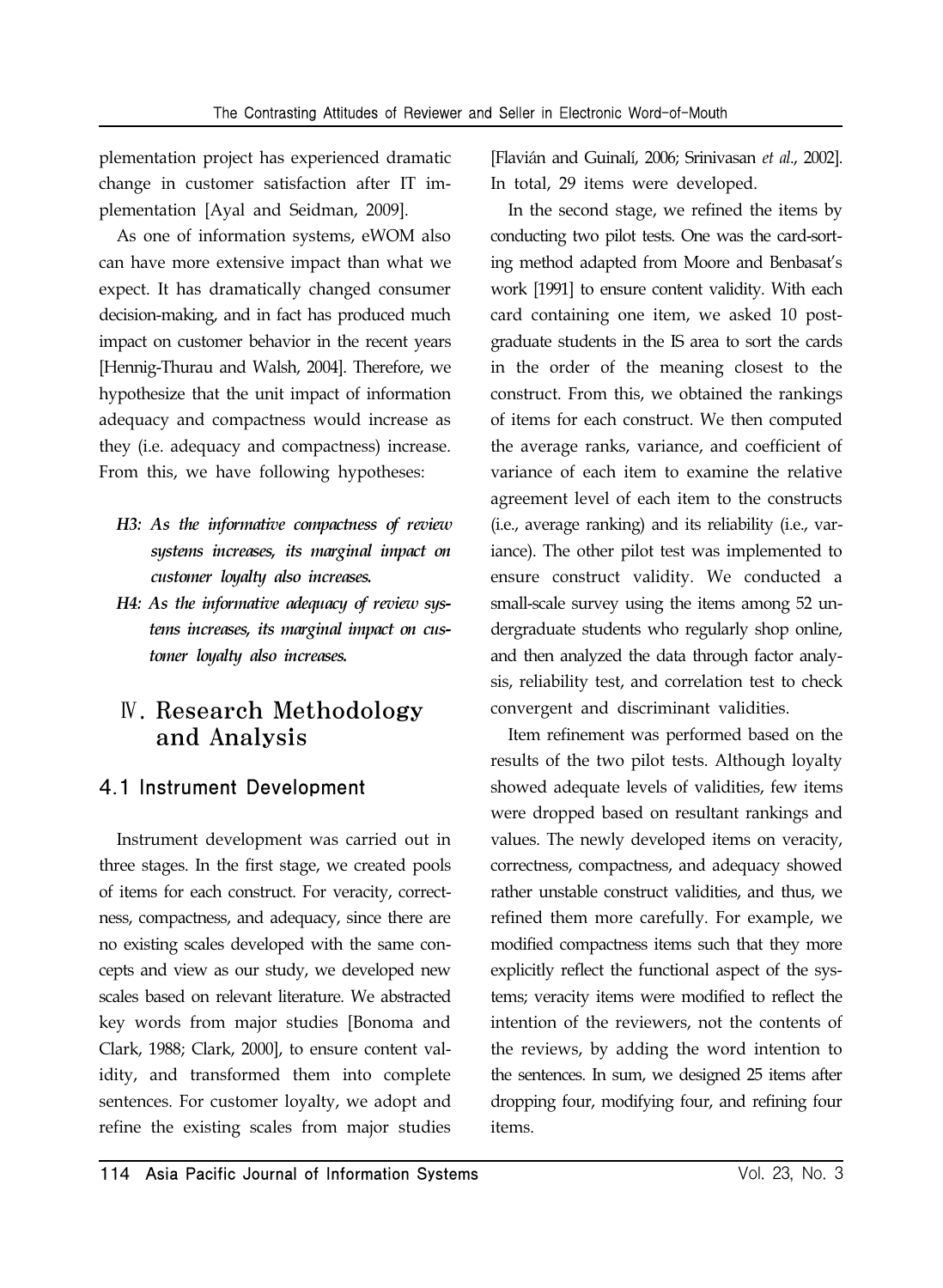In the third stage, with the 25 refined items, we conducted a large-scale pilot test on 150 MBA students who had online shopping experience. Based on collected data, items were finalized through iterative exploratory and confirmatory factor analyses, reliability test, and correlation test. The results of the pilot tests are summarized in <Table A1> and the final measurement items are listed in <Table A2> in the Appendix (detailed analyses results of the pilot tests are available upon request).

#### 4.2 Data Collection

We designed and conducted an experimental online survey. We showed the participants various online reviews about a particular product and asked them to answer questions. In designing the webpage, to avoid respondent bias and preconception, the layout of the webpage was simply and based on the typical user-interface used by many Internet shopping malls in Korea without specifying any real name of the company. A cellular phone was selected as a sample product

|  |  |  |  | <table 4=""> Descriptive Statistics of Respondents</table> |
|--|--|--|--|------------------------------------------------------------|
|--|--|--|--|------------------------------------------------------------|

for its large coverage of target customers (see screenshot in <Figure A1> in Appendix). Subjects who had not experienced online shopping were excluded in the survey. After being shown various reviews about a particular cellular phone, respondents were asked to answer all questions about the product from the next page. All these processes were carried out by Embrain Co. (www.embrain.com), a professional online survey company in Asia.

Finally, after 49 outliers were eliminated, 326 datasets were used for final analysis. <Table 5> summarizes the profile of the respondents. There is no significant bias for gender and age. The respondents' average monthly shopping frequency and purchasing amount were around 4 times per month and US\$113, respectively, indicating that most of them were familiar with online shopping activities. Furthermore, more than 90% of the respondents experienced online reviewing. All these descriptive statistics show that the respondents can understand the context of the survey, and respond to questions regarding Internet shopping and customer reviews.

|           | Gender     | Internet Shopping History  |                     | Monthly Shopping Amount  |               |
|-----------|------------|----------------------------|---------------------|--------------------------|---------------|
| Male      | 163(50.0%) | Less than 2 yrs            | $82(25.2\%)$        | Less than US\$30         | $66(20.2\%)$  |
| Female    | 163(50.0%) | $2~5$ yrs                  | $82(25.2\%)$        | US\$31~50                | 67(20.5%)     |
| Total     | 326(100%)  | $6 - 9$ yrs                | 129(39.6%)          | US\$51~100               | $106(32.4\%)$ |
|           |            | More than 9 yrs            | $33(10.1\%)$        | US\$101~1000             | $87(26.6\%)$  |
|           |            | Total                      | 326(100%)           | Total                    | 326(100%)     |
|           | Age        | Monthly Shopping Frequency |                     | Online Review Experience |               |
| $20-29$   | 88(27.0%)  | $1~2$ times                | 164(50.3%)          | None                     | $29(8.9\%)$   |
| 30-39     | 90(27.6%)  | $3 \times 5$ times         | 117(35.9%)          | $1~2$ times              | 100(30.7%)    |
| $40 - 49$ | 91(27.9%)  | $6~10$ times               | $28(8.6\%)$         | $3~10$ times             | 94(28.9%)     |
| $50-$     | 57(17.5%)  | More than 10 times         | $17(\frac{6}{5.2})$ | More than 10 times       | 103(31.6%)    |
| Total     | 326(100%)  | Total                      | 326(100%)           | Total                    | 326(100%)     |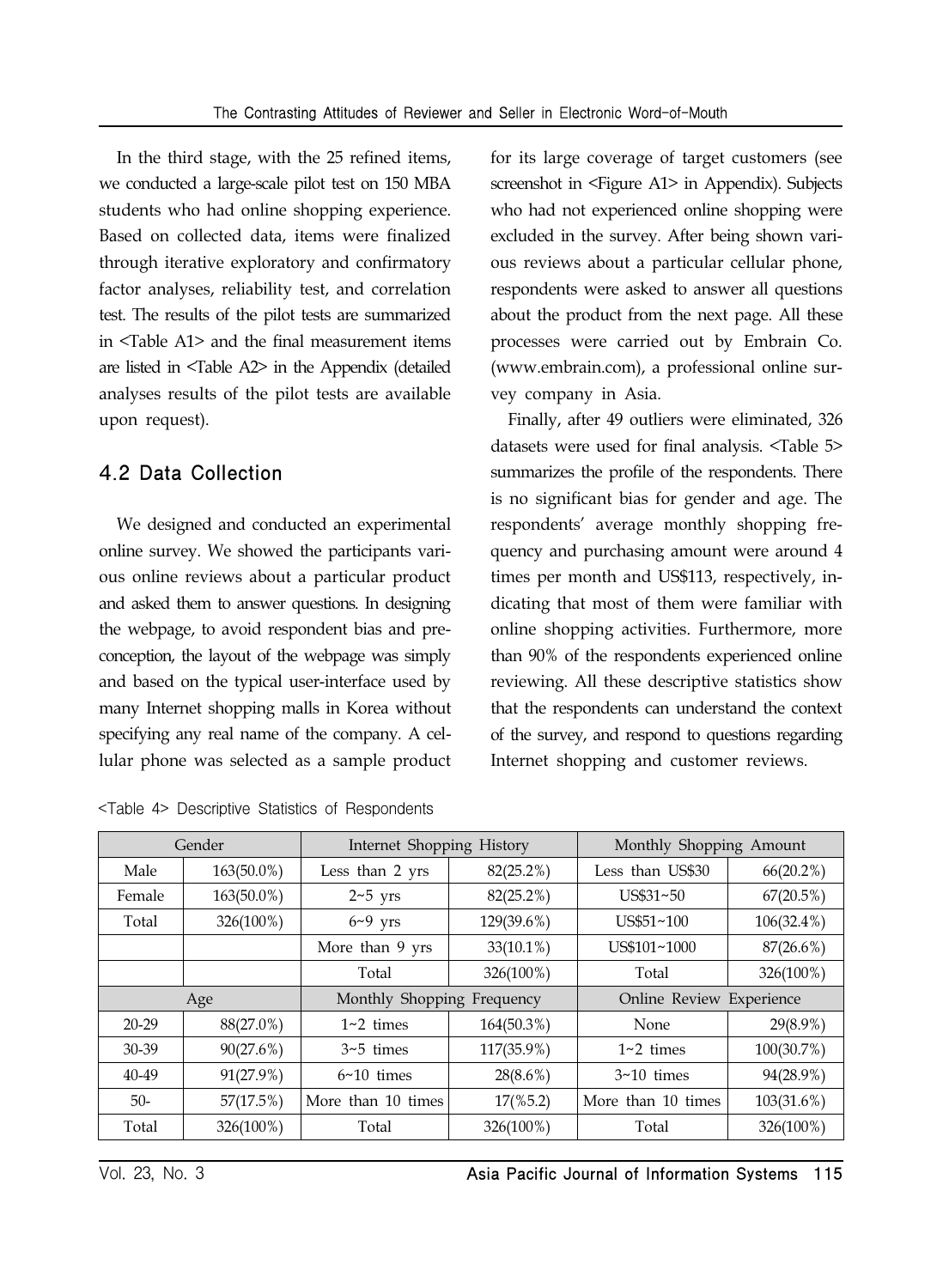#### 4.3 Factor Analysis

We performed exploratory factor analysis (EFA) to ensure the unidimensionality (i.e. convergent and discriminant validities) of the scales. EFA is useful as a preliminary analysis when the theoretical foundation is relatively new and not often validated. As in <Table 5>, the fit to a five-factor model is reasonably good. All except two items presented loading values higher than 0.7 [Bagozzi and Yi, 1988], and the two exceptions still presented higher than 0.6 values [Hair *et al*., 2006]. Reliability was tested using Cronbach's alpha <Table 5>. For an exploratory study, a minimum threshold alpha value of 0.6 is recommended [Nunnally, 1994].

Multicollinearity among variables is checked using correlation analysis and variance inflation factor (VIF) values. As shown in <Table 6>, most of the constructs show correlation coefficients less than 0.7 except for Compactness - Adequacy (0.73). However, the VIF values less than 2 (veracity =  $1.89$ ; correctness =  $1.87$ ; compactness =  $1.98$ ; adequacy =  $1.63$ ) verifies that multicollinearity is not a potentially serious problem in our dataset [Bagozzi *et al*., 1991].

Lastly, common method bias is checked with Harman's single factor test [Podsakoff, 1986].

|               | C1    | C <sub>2</sub> | C <sub>3</sub> | C <sub>4</sub> | C5    | Cronbach's alpha |
|---------------|-------|----------------|----------------|----------------|-------|------------------|
| Veracity 1    | 0.048 | 0.409          | 0.153          | 0.261          | 0.631 |                  |
| Veracity 2    | 0.173 | 0.261          | 0.148          | 0.133          | 0.830 | 0.822            |
| Veracity 3    | 0.159 | 0.353          | 0.299          | 0.156          | 0.704 |                  |
| Correctness 1 | 0.095 | 0.828          | 0.081          | 0.121          | 0.051 |                  |
| Correctness 2 | 0.156 | 0.852          | 0.033          | 0.140          | 0.189 |                  |
| Correctness 3 | 0.130 | 0.824          | 0.138          | 0.135          | 0.208 | 0.882            |
| Correctness 4 | 0.167 | 0.723          | 0.053          | 0.047          | 0.165 |                  |
| Correctness 5 | 0.099 | 0.682          | 0.192          | 0.039          | 0.228 |                  |
| Compactness 1 | 0.160 | 0.178          | 0.258          | 0.726          | 0.153 |                  |
| Compactness 2 | 0.228 | 0.099          | 0.263          | 0.813          | 0.127 | 0.846            |
| Compactness 3 | 0.233 | 0.151          | 0.338          | 0.758          | 0.179 |                  |
| Adequacy 1    | 0.152 | 0.176          | 0.707          | 0.369          | 0.114 |                  |
| Adequacy 2    | 0.215 | 0.120          | 0.772          | 0.308          | 0.171 | 0.889            |
| Adequacy 3    | 0.195 | 0.099          | 0.832          | 0.196          | 0.185 |                  |
| Adequacy 4    | 0.236 | 0.103          | 0.804          | 0.131          | 0.100 |                  |
| Loyalty 1     | 0.756 | 0.104          | 0.046          | 0.045          | 0.165 |                  |
| Loyalty 2     | 0.831 | 0.116          | 0.176          | 0.173          | 0.098 |                  |
| Loyalty 3     | 0.835 | 0.163          | 0.275          | 0.163          | 0.000 | 0.918            |
| Loyalty 4     | 0.858 | 0.143          | 0.173          | 0.161          | 0.032 |                  |
| Loyalty 5     | 0.839 | 0.156          | 0.191          | 0.166          | 0.118 |                  |

<Table 5> Results of Exploratory Factor Analysis

Note) *Principal Component Analysis; Varimax with Kaiser Normalization; a Rotation converged in 7 iterations.*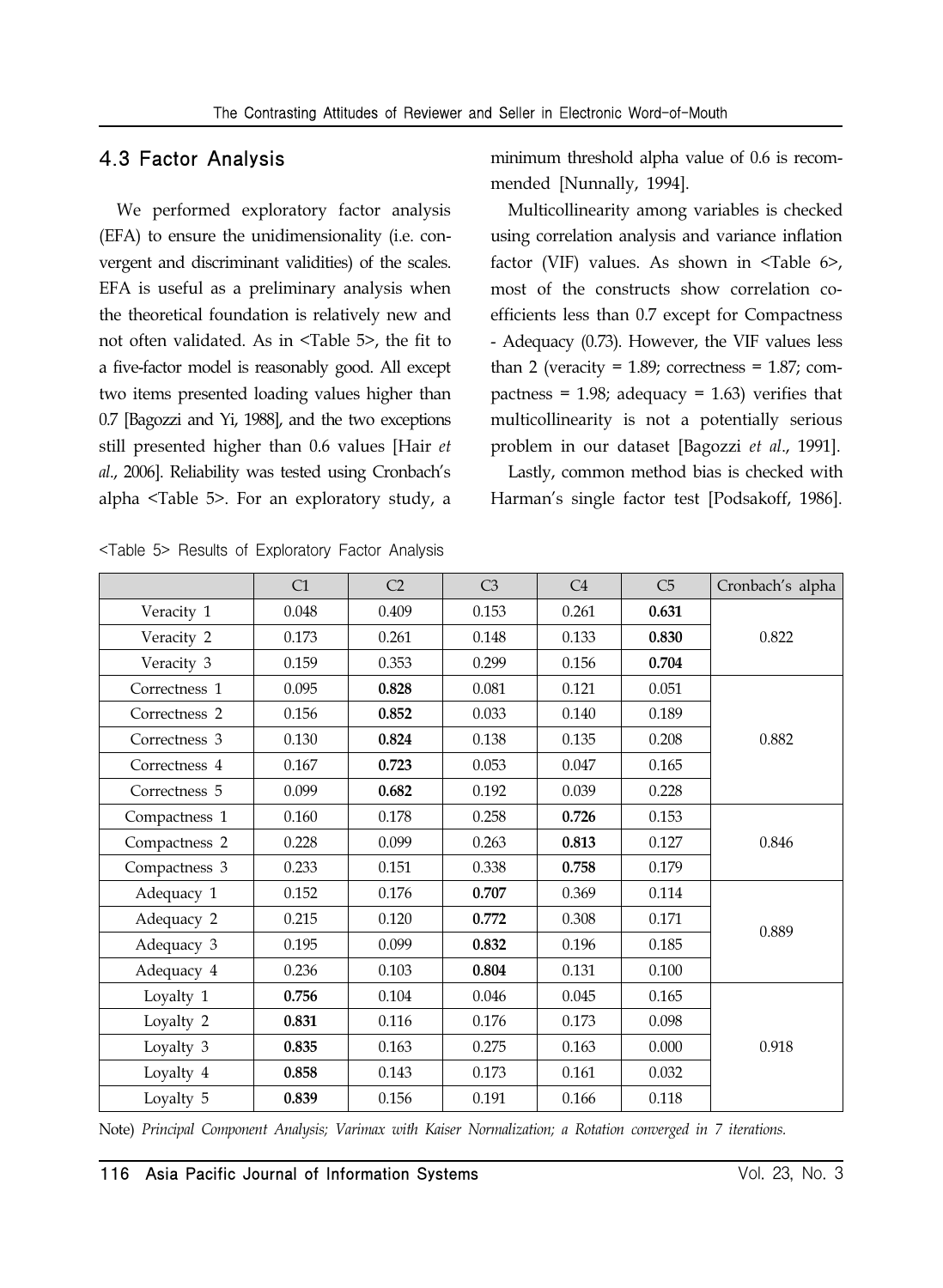|             | Veracity             | Correctness | Compactness | Adequacy    | Lovalty |
|-------------|----------------------|-------------|-------------|-------------|---------|
| Veracity    | 1.00                 |             |             |             |         |
| Correctness | $0.69^{**}$          | 1.00        |             |             |         |
| Compactness | $0.58$ **            | $0.41$ **   | 1.00        |             |         |
| Adequacy    | $0.59$ <sup>**</sup> | $0.37$ **   | $0.73$ **   | 1.00        |         |
| Lovalty     | $0.42$ **            | $0.37$ **   | $0.53$ **   | $0.53^{**}$ | 1.00    |

<Table 6> Correlation Analysis

Note) *A correlation table in the item level is available upon request*;  $\ddot{\cdot}$ :  $p < 0.01$ .

EFA of our scale shows five factors explaining 74% of the total variance, with the first factor explaining 41.8%. We found no dominant factor emerging from the factor analysis, implying that our data sample was likely not contaminated by common method bias. In sum, the scales used in this study are deemed to be reliable.

#### 4.4 Hypotheses Testing

To capture the curvilinear aspects of the hypotheses, we first formulated the quadratic model as follows:

$$
Logalty = \beta_0 + \beta_1 \cdot x + \beta_2 \cdot x^2
$$

where  $x$  equals veracity, correctness, compactness, and adequacy.

Then, we conducted quadratic regression analysis using PASW 17. For hypotheses that need to be supported, the coefficients of quadratic terms in H1 and H2 (i.e., veracity and correctness) should be negative, while the coefficients of quadratic terms in H3 and H4 (i.e., compactness and adequacy) should be positive.

We first tested H1. Its quadratic regression coefficient was -0.029 with a significance level of 0.4. Even though its linear regression coefficient was 0.366 with a significance level of 0.000, since its quadratic effect is not significant  $(b = -0.029, sig = 0.400), H1 was not supported.$ We then tested H2, and its quadratic impact was not significant ( $b = -9.5E-005$ , sig = 0.998). As with H1, its linear impact was strong and significant ( $b = 0.365$ , sig = 0.000), but not quadratic. Thus, H2 was not supported. As for H3 testing, its quadratic regression coefficient was 0.087 at the significance level of  $95\%$  (sig = 0.018). Its linear regression impact was also strong and significant ( $b = 0.510$ , sig = 0.000). Hence, H3 was supported. H4 was tested and results support this hypothesis. Its quadratic regression coefficient was 0.078 at the significance level of 95% (sig = 0.038). Its linear regression impact was also strong and significant ( $b = 0.500$ , sig  $= 0.000$ ).

One possible explanation for the unsupported hypotheses is that the review content quality is not easily distinguished from the system quality. For example, when reviews created by numerous customers, inasmuch as these reviewers are unspecified to anonymous customers, it is hard to differentiate the quality of each review individually. However, customers would still focus on the feature of the systems they use, as systems capability is highly differentiable in terms of seller characteristics. Each online shopping mall provides different customer serv-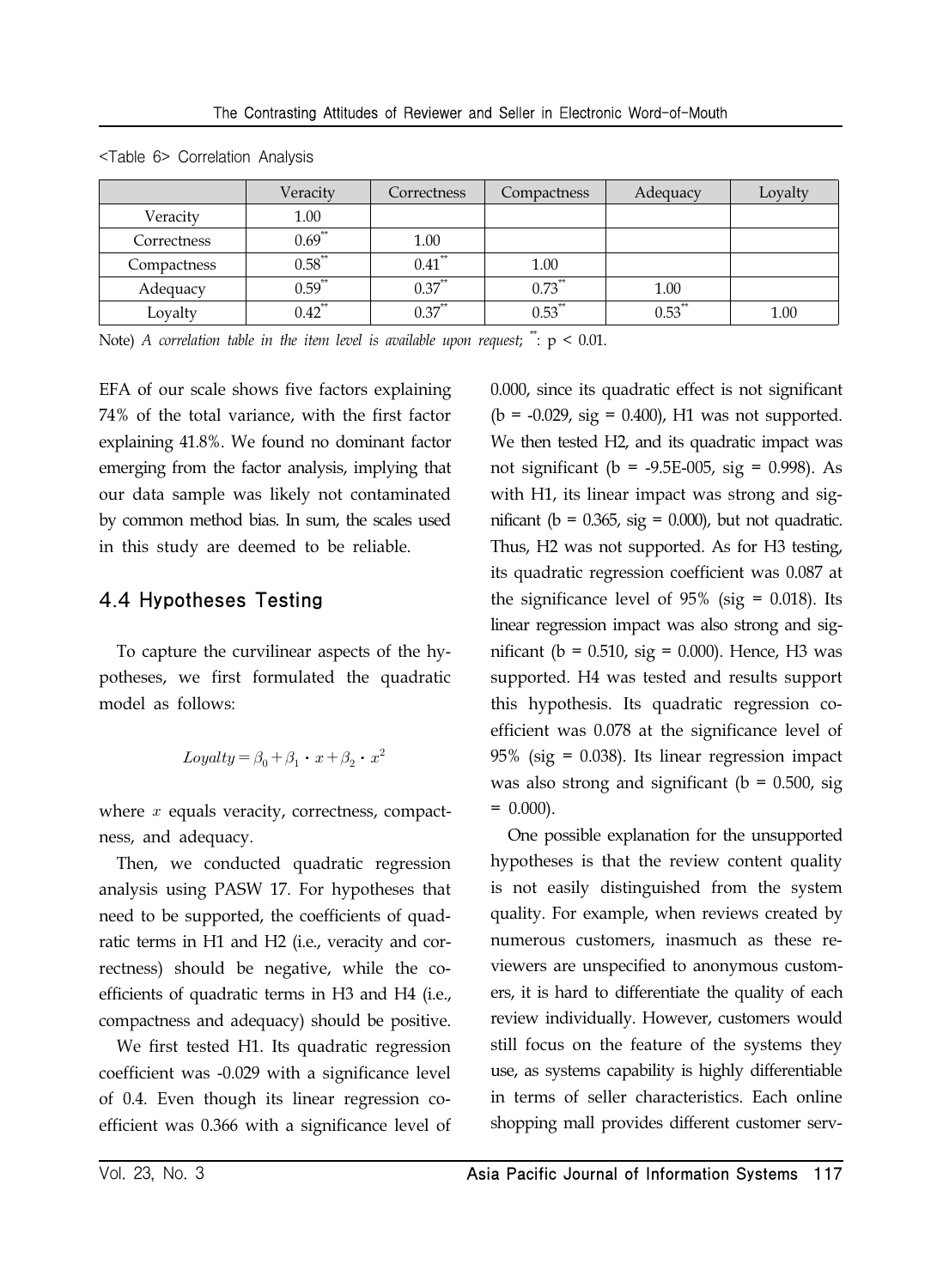|                     | $R^2$ | B <sub>0</sub> |         |          | $B_1$ |       |         |        | B <sub>2</sub> |              |         |          |       |
|---------------------|-------|----------------|---------|----------|-------|-------|---------|--------|----------------|--------------|---------|----------|-------|
| $\boldsymbol{\chi}$ |       | beta           | Std.err |          | Sig   | beta  | Std.err |        | Sig            | beta         | Std.err |          | Sig   |
| Veracity            | 0.131 | 0.029          | 0.062   | 0.468    | 0.640 | 0.366 | 0.052   | 6.975  | 0.000          | $-0.029$     | 0.035   | $-0.843$ | 0.400 |
| Correctness         | 0.133 | 9.47E-005      | 0.065   | 0.001    | 0.999 | 0.365 | 0.052   | 7.051  | 0.000          | $ -9.5E-005$ | 0.039   | $-0.002$ | 0.998 |
| Compactness         | 0.240 | $-0.087$       | 0.061   | $-1.428$ | 0.154 | 0.510 | 0.051   | 10.077 | 0.000          | 0.087        | 0.037   | 2.374    | 0.018 |
| Adequacy            | 0.246 | $-0.078$       | 0.061   | $-1.275$ | 0.203 | 0.500 | 0.049   | 10.244 | 0.000          | 0.078        | 0.037   | 2.088    | 0.038 |

<Table 7> Quadratic Regression Analysis

<Table 8> Hypotheses Test Result

| Social Action                           |                | <b>Hypotheses</b>                                                                                             | Result        |
|-----------------------------------------|----------------|---------------------------------------------------------------------------------------------------------------|---------------|
| Reviewers'                              | H1             | As Veracity of review increases, its marginal impact on customer<br>loyalty decreases.                        | Not Supported |
| Communicative/<br>Dramaturgical actions | H <sub>2</sub> | As Correctness of review increases, its marginal impact on<br>customer loyalty decreases.                     | Not supported |
| Seller's Instrumental                   | H <sub>3</sub> | As information compactness of review systems increases, its<br>marginal impact on customer loyalty increases. | Supported     |
| Action                                  | H <sub>4</sub> | As information adequacy of review systems increases, its<br>marginal impact on customer loyalty increases.    | Supported     |

ice levels that can directly influence customer loyalty. Unlike to review quality, customers would be very sensitive to system quality when building customer loyalty.

In sum, two hypotheses for seller action were supported but the hypotheses for reviewers were not. The results from the quadratic regression analyses are summarized in <Table 7>. The summary of the hypotheses testing are in <Table 8>. Graphical presentations of the quadratic regression analyses are shown in <Figure A2> and <Figure A3> in Appendix.

## V. Discussion

### 5.1 Academic Contributions

The study makes the following academic contributions. First, we derived the factors important in the eWOM context by using CAT. The most important characteristic of eWOM is that it is the social communication among reviewers, seller, and customers. While the contents of the reviews (i.e. rating, etc.) change, the action of the individuals continues. Hence, we can expect that focusing on customers' behavior (i.e., not the review itself) will lead to strengthened and applicable implications. Thus, we applied CAT framework to analyze eWOM activity. We also differentiate the influential actors between reviewers and sellers. CAT is appropriate in analyzing more than one actor's mingled social action because it provides detailed taxonomy of social actions with validity claims. We derived the cardinal factor using the validity claims proposed in CAT. In sum, by applying CAT, we can arrive at important eWOM factors from detailed sources by using reliable and consistent theoretical lenses.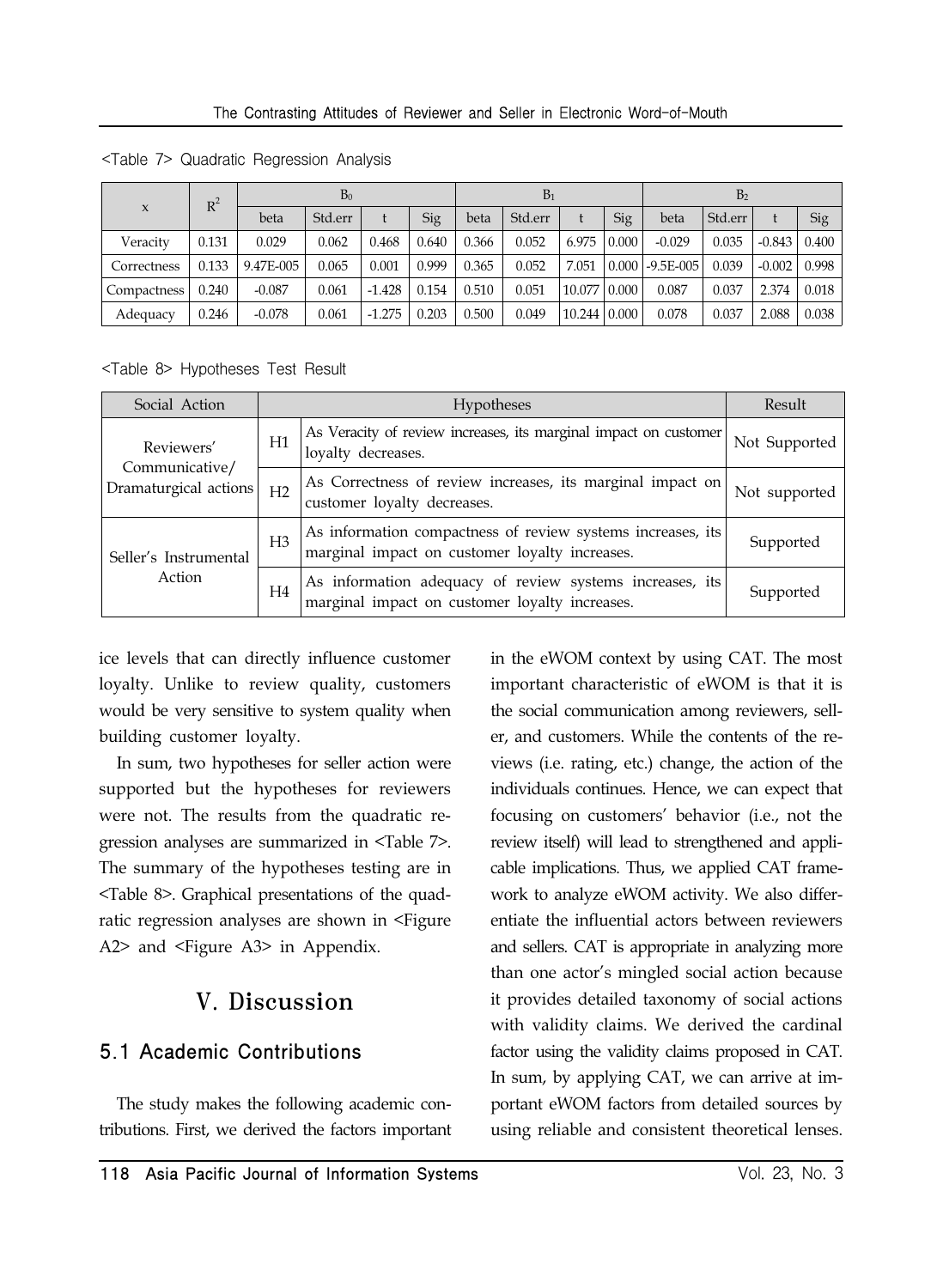Second, by showing the validation of the critical social theory using a positivistic approach, this study has extended its theoretical applicability and rigorousness. For now, critical social theories are considered impossible to "objectively" validate certain phenomena because, as discussed earlier, they assume that the society and people are inseparable [Myers, 1997]. People equate society with themselves and their views are always directed toward themselves; thus, they do not assume any objectivity in societal analysis. Previous studies deal with investigating social phenomena, which usually manifest as conflicts in the society from specific points of views, and dialectically analyze them [Orlikowski and Baroudi, 1991]. On the contrary, the positivist approach assumes that the society and its members (i.e., people) are separate concepts, and thus, people can "observe" and "investigate" the society in objectively. Statistical analysis of a large dataset is one of the typical approaches in positivist studies [Orlikowski and Baroudi, 1991] in order to ensure strong objectivity and generalizability, as prescribed by in statistics. This intrinsic difference in the basic assumption in relation to each perspective explains why there has not been any critical social theory with a positivistic approach taken as part of its research methodology. Nevertheless, this study attempts to break the preconceived idea by applying critical social theory (i.e., CAT) and assumes that constructs can be "objectively" validated. In doing so, we extracted the "variables" based on CAT "claimed to be valid," and operationalized them into objectively measurable constructs. While the operationalization technique used in this study followed the rigorous but typical procedures suggested by other positivist studies,

the implication of this present work is very unique in a sense that we derived variables from "claimed" validities. We also validated the constructs "statistically" to explore whether the theory could explain well our arguments.

Third, this study theorized the curvilinear impact of factors and subsequently validated their impacts. As shown by most previous studies, linear relationships are assumed and tested for parsimonies [Au *et al*., 2008]. However, in reality, linearity is not a universally applicable situation; instead, diminishing or increasing marginal return is a common phenomenon in nature and in society [Sethi and King, 1998]. In other words, it is a widespread practice that the impact of one variable may change at its own level. Therefore, after identifying the antecedents of customer loyalty, this study attempted to capture the curvilinear feature of the relationship in quadratic terms. Not only did we find that seller impact varies with its own level, we have also theoretically supported why their impacts may not be linear and instead, curvilinear. Specifically for seller's impact, we captured the IT-specific characteristics of eWOM systems and note that such is a case wherein returns may exceed expectations. Therefore, based on this result, we suggest that sellers should put effort into eWOM systems in order to improve the qualities of compactness and adequacy.

### 5.2 Practical Implications

The current study offers the following implications to practitioners. First, this study shows the increasing importance of the seller's role in eWOM activities. In the past, especially in offline contexts, the role of seller in the customer referral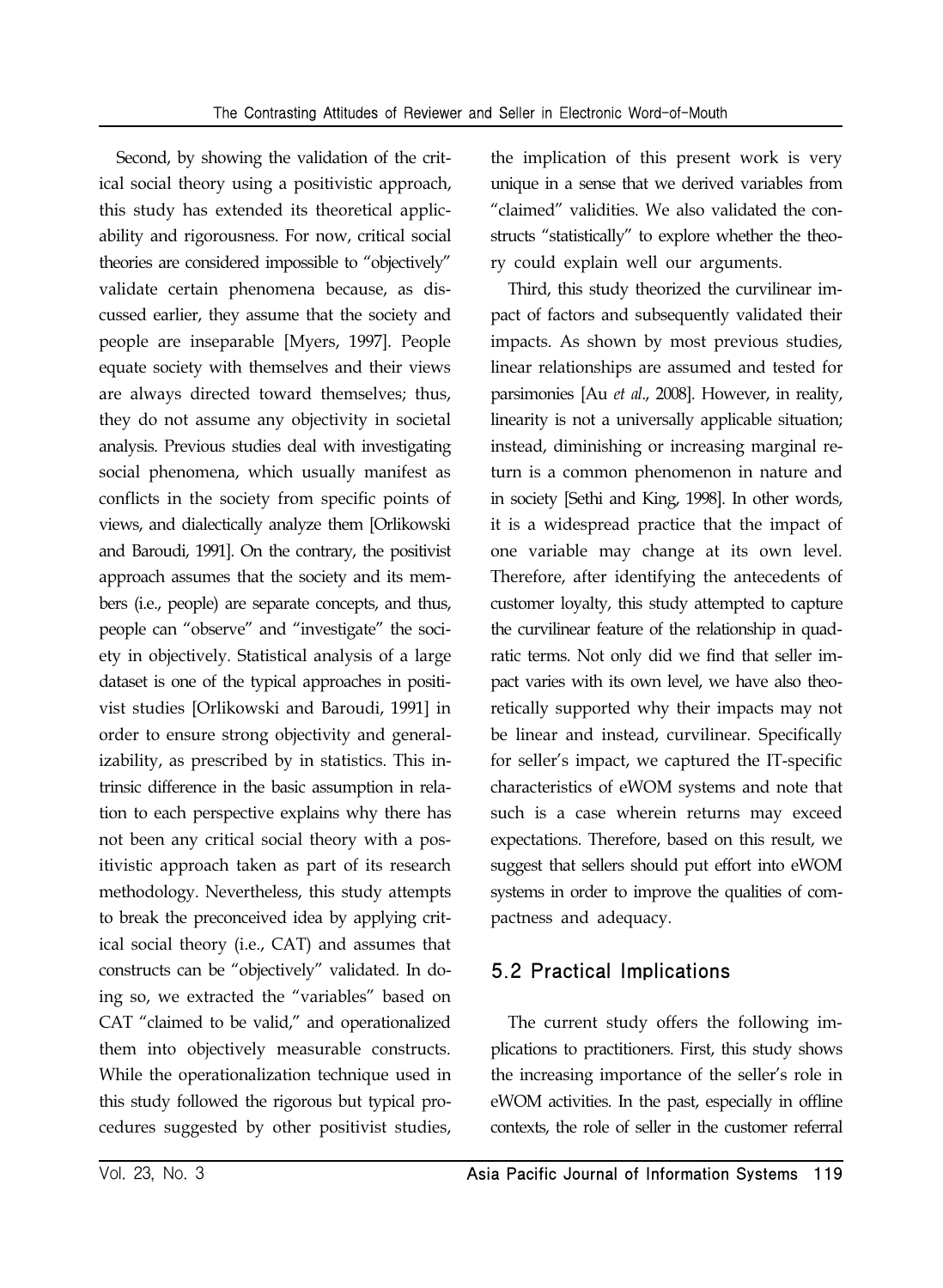process is not specified. Word-of-mouth corresponds to communication between customers [Buttle, 1998], not with the seller. However in online businesses, the role of seller becomes increasingly important, as shown by the results presented in this study. How they design and manage eWOM systems therefore becomes the groundwork for building customer loyalty. These eWOM managing factors (i.e., information compactness and adequacy) have positive impacts, but also increase marginal impact. This suggests that the reward for effective eWOM management may be greater than expected. The strong involvement of sellers in the online referral process implies new business opportunities. There are many actual business cases of innovative eWOM management: *Amazon.com* provides separate customer review pages for each product with various additional services, such as "review rating" and "real name tagging," while *Bestbuy.com* provides seven types of review sorting methods so that customers can find the reviews as they want them to be. All these efforts from sellers are practical examples of effective eWOM management used to build long-term intimate relationships with customers.

Second, as for practitioners, four cardinal features were found important in eWOM management. In this study, not only have these factors been derived, these were also described in detail. Specifically, we interpreted them as adequately as possible in the eWOM context and showed examples corresponding to real business operations. Most of the prior eWOM research, as mentioned earlier, analyzes market-level parameters [Chevalier and Mayzlin, 2006], focusing on result-based facts [Duan *et al*., 2008] or analyzes the situation by focusing only customers'

attitudes and motivation [Huang *et al*., 2008]. However, our study differentiates from prior literature in that it gives practical implications to practitioners by showing how reviewers and sellers should behave in real business in order to build quality relationship with customers. The four antecedents of customer loyalty (i.e., veracity, correctness, compactness, and adequacy) are all important factors, but with different impacts controlled by different actors. We identified them from a theoretical basis, but then construed them in the eWOM context, such that we can offer meaningful implications to both sellers and reviewers.

### 5.3 Limitations and Future Research

This study has the following limitations. First, the validities of items for veracity, correctness, compactness, and adequacy should be further refined. We conducted a series of pilot tests and a large-scale main survey; still, conceptual overlapping and redundancy between veracity and correctness, and the high correlation between compactness and adequacy, may exist. For example, people seem to perceive "good" intention and "true" intention as same even though they are under different constructs (i.e., veracity and correctness). Further discussions on these points are required. Another limitation could be the possible time gap in measuring the constructs used in this study. Inasmuch as we measured the "current" level of perceived veracity, correctness, compactness, and adequacy, as well as hypothesized them as leading to "future" level of loyalty (i.e., expected loyalty), measuring all of them within the same timeframe may still result in a time gap problem. This problem may be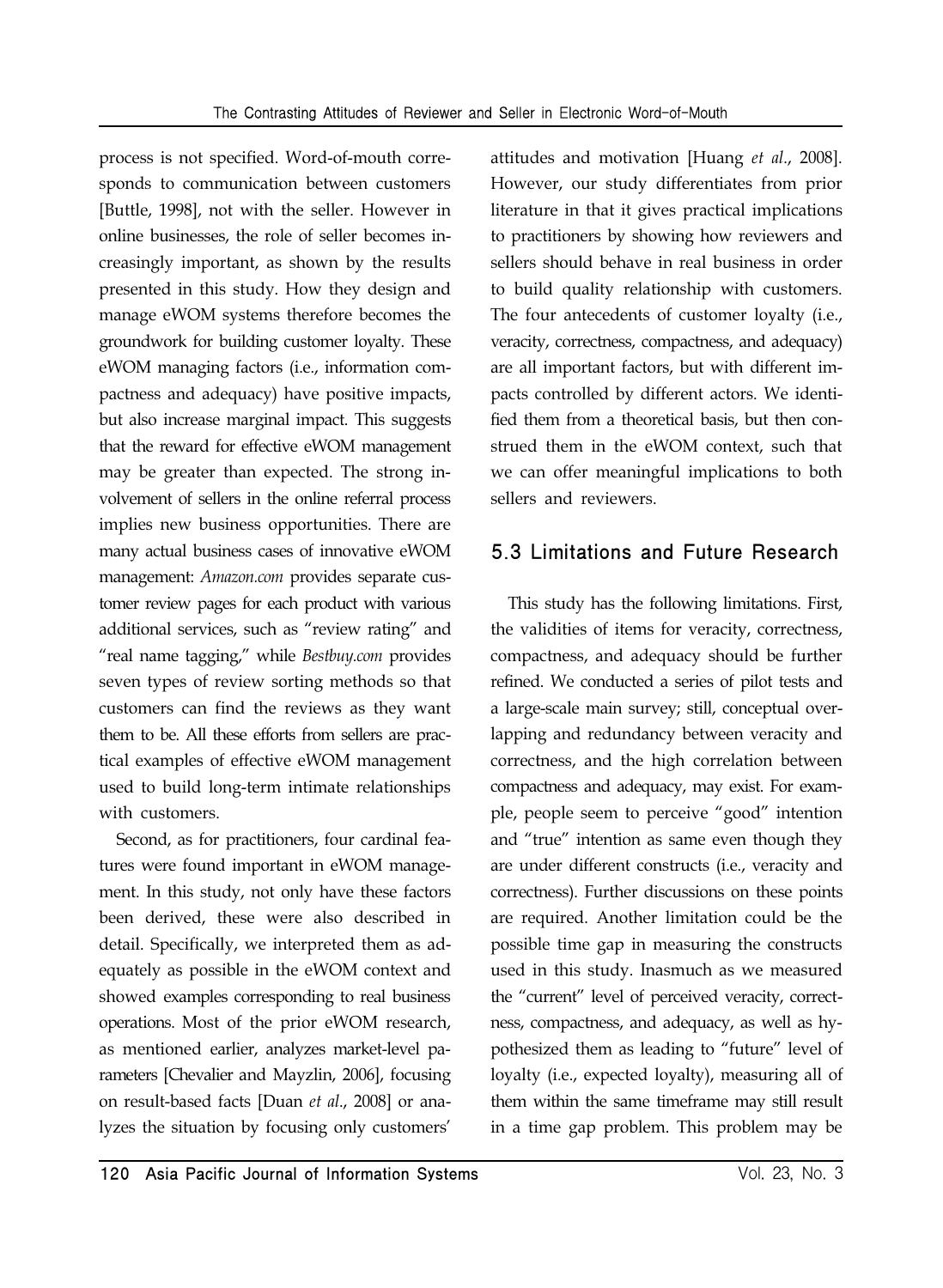solved by conducting a longitudinal study. Lastly, future research on the attributes of ve-

 [1] Au, N., Ngai, E.W.T., and Cheng, T.C.E., "Extending the Understanding of End User Information Systems Satisfaction Formation: An Equitable Needs Fulfillment Model Approach", *MIS Quarterly*, Vol. 32, No. 1, 2008, pp. 43-66.

- [2] Ayal, M. and Seidman, A., "An Empirical Investigation of the Value of Integrating Enterprise Information Systems: The Case of Medical Imaging Informatics," *Journal of Management Information Systems*, Vol. 26, No. 2, 2009, pp. 43-68.
- [3] Ba, S. and Pavlou, P.A., "Evidence of the Effect of Trust in Electronic Markets: Price Premiums and Buyer Behavior," *MIS Quarterly*, Vol. 23, No. 4, 2002, pp. 243-268.
- [4] Bagozzi, R.P. and Yi, Y., "On the Evaluation of Structural Equation Models," *Journal of the Academy of Marketing Science*, Vol. 16, No. 1, 1988, pp. 74-94.
- [5] Bagozzi, R.P., Yi, Y., and Phillips, L.W., "Assessing Construct Validity in Organizational Research," *Administrative Science Quarterly*, Vol. 36, No. 3, 1991, pp. 421-458.
- [6] Bonoma, T.V. and Clark, B.H., *Marketing Performance Assessment*, 1988, Harvard Business School Press, Boston.
- [7] Buttle, F., "Word of Mouth: Understanding and Managing Referral Marketing," *Journal of Strategic Marketing*, Vol. 6, No. 3, 1998, pp. 241-254.
- [8] Cavusiglu, H., Mishra, B., and Raghunathan, S., "A Model for Evaluating IT Security

racity, correctness, compactness, and adequacy of eWOM is suggested.

### $\langle References \rangle$

Investments," *Communications of the ACM*, Vol. 47, No. 7, 2004, pp. 87-92.

- [9] Chevalier, J. and Mayzlin, D., "The Effect of Word of Mouth on Sales: Online Book Reviews," *Journal of Marketing Research*, Vol. 43, No. 3, 2006, pp. 345-354.
- [10] Clark, B., "Managerial Perceptions of Marketing Performance: Efficiency, Adaptability, Effectiveness and Satisfaction," *Journal of Strategic Marketing*, Vol. 8, No. 1, 2000, pp. 3-25.
- [11] Clemons, E.K., Gao, G., and Hitt, L.M., "When Online Reviews Meet Hyperdifferentiation: a Study of the Craft Beer Industry," *Journal of Management Information Systems*, Vol. 23, No. 2, 2006, pp. 149-171.
- [12] Cukier, W., Bauer, R., and Middleton, C., "Applying Habermas' Validity Claims as a Standard for Critical Discourse Analysis," In Kaplan, B., Truex, D.P., Wood-harper, T., and Degross, J.I. (Eds), Information Systems Research: Relevant Theory and Informed Practice, pp. 233-258, Kluwer Academic Publishers, Norwell, MA. 2004.
- [13] Dellarocas, C., "Strategic Manipulation of Internet Opinion Forums: Implications for Consumers and Firms," *Management Science*, Vol. 52, No. 10, 2006, pp. 1577-1593.
- [14] Flavián, C., Guinalíu, M., and Gurrea, R., "The Role Played by Perceived Usability, Satisfaction and Consumer Trust on Website Loyalty," *Information and Management*, Vol. 43, No. 1, 2006, pp. 1-14.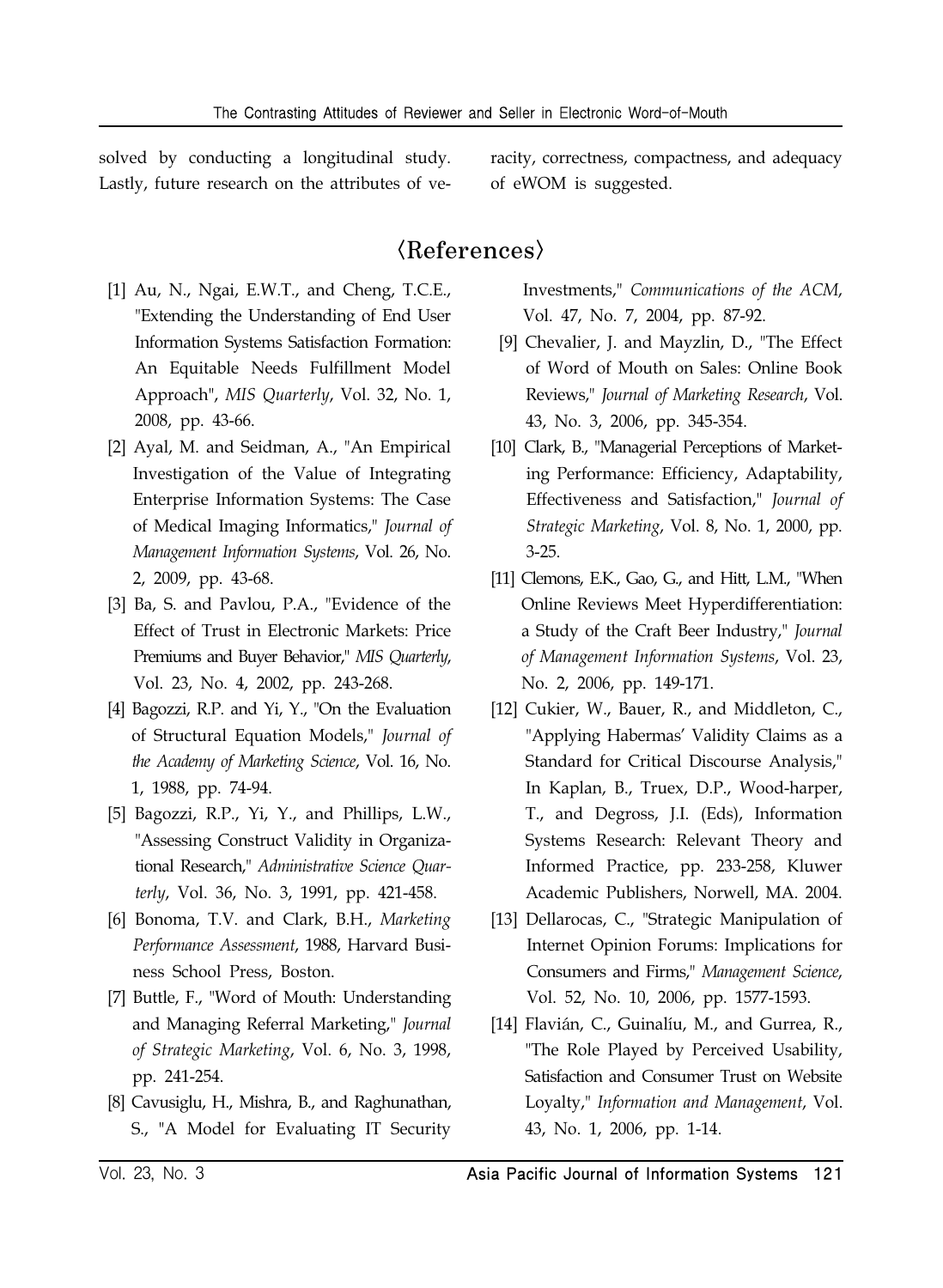- [15] Ghose, A. and Ipeirotis, P., "Estimating the Helpfulness and Economic Impact of Product Reviews: Mining Text and Reviewer Characteristics," *IEEE Transactions on Knowledge and Data Engineering*, Vol. 23, No. 10, 2011, pp. 1498-1512.
- [16] Ghose, A., Mukhopadhyay, T., and Rajan, U., "Impact of Internet Referral Services on the Supply Chain," *Information Systems Research*, Vol. 18, No. 3, 2007, pp. 300-319.
- [17] Gruen, T., Osmonbekov, T., and Czaplewski, A., "eWOM: the Impact of Customer-to-Customer Online Know-how Exchange on Customer Value and Loyalty," *Journal of Business Research*, Vol. 59, No. 4, 2006, pp. 449-56.
- [18] Habermas, J., *The Theory of Communicative Action*, 1981, Beacon Press, Boston.
- [19] Hair, J.F., Black, W.C., Babin, B.J., Anderson, R.E., and Tatham, R.L., *Multivariate Data Analysis*, 2006, Prentice-Hall. Englewood Cliffs, NJ.
- [20] Harris, L.C. and Goode, M.M.H., "The Four Levels of Loyalty and the Pivotal Role of Trust: a Study of Online Service Dynamics," *Journal of Retailing*, Vol. 80, No. 2, 2004, pp. 139-58.
- [21] Heng, M.S.H. and De Moor, A., "From Habermas's Communicative Theory to Practice on the Internet," *Information Systems Journal*, Vol. 13, No. 4, 2003, pp. 331-352.
- [22] Hennig-Thurau, T. and Walsh, G., "Electronic Word-of-mouth via Consumer-opinion Platforms: What Motivates Consumers to Articulate Themselves on the Internet?," *International Journal of Electronic Commerce*, Vol. 8, No. 2, 2004, pp. 51-74.
- [23] Huang, C.C., Lin, T.C., and Lin, K.J., "Factors

Affecting Pass-along Email Intentions (PAEIs): Integrating the Social Capital and Social Cognition Theories," *Electronic Commerce Research and Applications*, Vol. 8, No. 3, 2009, pp. 160-169.

- [24] Hu, N., Pavlou, P., and Zhang, J., "Can Online Reviews Reveal a Product's True Quality?: Empirical Findings and Analytical Modeling of Online Word-of-mouth Communication," *Proceedings of 7th ACM Conference on Electronic Commerce*, 2006, pp. 324-330.
- [25] Janson, M., Woo, C., and Smith, L., "Information Systems Development and Communicative Action Theory," *Information and Management*, Vol. 25, No. 2, 1993, pp. 59-72.
- [26] Jones, G.O. and Basden, A., "How Habermas' Action Types can Influence KBS Design and Use," *Electronic Journal of Information Systems Evaluation*, Vol. 6, No. 1, 2003.
- [27] Klein, H.K. and Huynh, M.Q., "The Critical Social Theory of Jürgen Habermas and its Implications for IS research," In Mingers, J., and Willcocks, L., (Eds) *Social Theory and Philosophy for Information Systems*, Wiley, Chichester, 2004.
- [28] Lyytinen, K., "Information Systems and Critical Theory," In Alvesson, M., and Willmott, H. (Eds), Critical Management Studies. pp. 159-180, Sage Publications, London, 1992.
- [29] Lyytinen, K. and Hirschheim, R., "Information Systems as Rational Discourse: an Application of Habermas Theory of Communicative Action," *Scandinavian Journal of Management*, Vol. 4, No. 1, 1988, pp. 19-30.
- [30] Melnik, M.I. and Alm, J., "Does a Seller's e-commerce Reputation Matter? Evidence from eBay Auctions," *Journal of Industrial Economics*, Vol. 50, No. 3, 2002. pp. 337-50.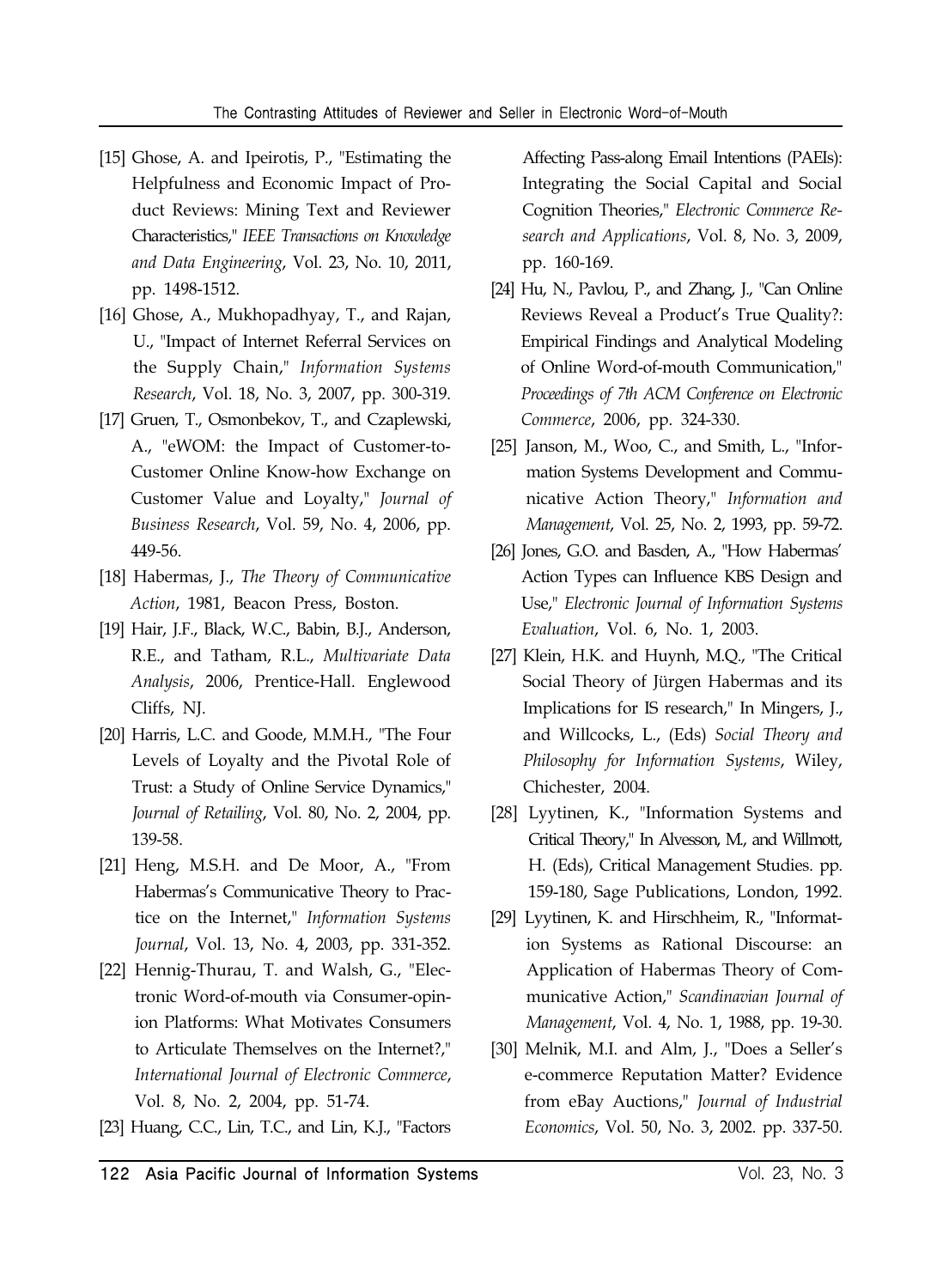#### The Contrasting Attitudes of Reviewer and Seller in Electronic Word-of-Mouth

- [31] Moore, G.C. and Benbasat, I., "Development of an Instrument to Measure the Perceptions of Adopting an Information Technology Innovation," *Information Systems Research*, Vol. 2, No. 3, 1991, pp. 192-222.
- [32] Myers, M.D., "Qualitative Research in Information Systems," *MIS Quarterly*, Vol. 21, No. 2, 1997, pp. 241-242.
- [33] Ngwenyama, O.K. and Lee, A.S., "Communication Richness in Electronic Mail: Critical Social Theory and the Contextuality of Meaning," *MIS Quarterly*, Vol. 21, No. 2, 1997, pp. 145-167.
- [34] Nolan, R. and McFarlan, F.W., "Information Technology and the Board of Directors," *Harvard Business Review*, Vol. 83, No. 10, 2005, pp. 96-106.
- [35] Nunnally, J.C. and Bernstein, I.H., *Psychometric Theory*, 1994, McGraw-Hill, New York.
- [36] Orlikowski, W. and Baroudi, J., "Studying Information Technology in Organizations: Research Approaches and Assumptions," *Information Systems Research*, Vol. 2, No. 1, 1991, pp. 1-28.
- [37] Podsakoff, P.M., Mackenzie, S.M., Lee, J., and Podsakoff, N.P., "Common Method Variance in Behavioral Research: a Critical Review of the Literature and Recommended Remedies," *Journal of Applied Psychology*, Vol. 88, No. 5, 2003, pp. 879-903.
- [38] Promomagazine, *Online Consumer Product Reviews Have Big Influence*, http://promoma gazine.com/research/online-consumer-rev iews-influence-0416/, 2009.
- [39] Ratchford, B.T., Lee, M.-S., and Talukdar, D., "The Impact of the Internet on Information Search for Automobiles," *Journal of Marketing Research*, Vol. 40, No. 2, 2003, pp. 193-209.
- [40] Reijswoud, V., Mulder, H.B.F., and Dietz, J.L.G., "Communicative Action-based Business Process and Information Systems Modeling with DEMO," *Information Systems Journal*, Vol. 9, No. 2, 1999, pp. 117-138.
- [41] Rust, R.T. and Chung, T.S., "Marketing Models of Service and Relationships," *Marketing Science*, Vol. 25, No. 6, 2006, pp. 560-580.
- [42] Sethi, V. and King, R.C., "An Application of the CUSP Catastrophe Model to User Information Satisfaction," *Information and Management*, Vol. 34, No. 1, 1998, pp. 41-53.
- [43] Srinivasan, S.S., Anderson, R., and Ponnavolu, K., "Customer Loyalty in E-commerce: an Exploration of its Antecedents," *Journal of Retailing*, Vol. 78, No. 1, 2002, pp. 41-50.
- [44] Wu, J., Cook, V.J., and Strong, E.C., "A two-stage Model of the Promotional Performance of Pure Online Firms," *Information Systems Research*, Vol. 16, No. 4, 2005, pp. 334-351.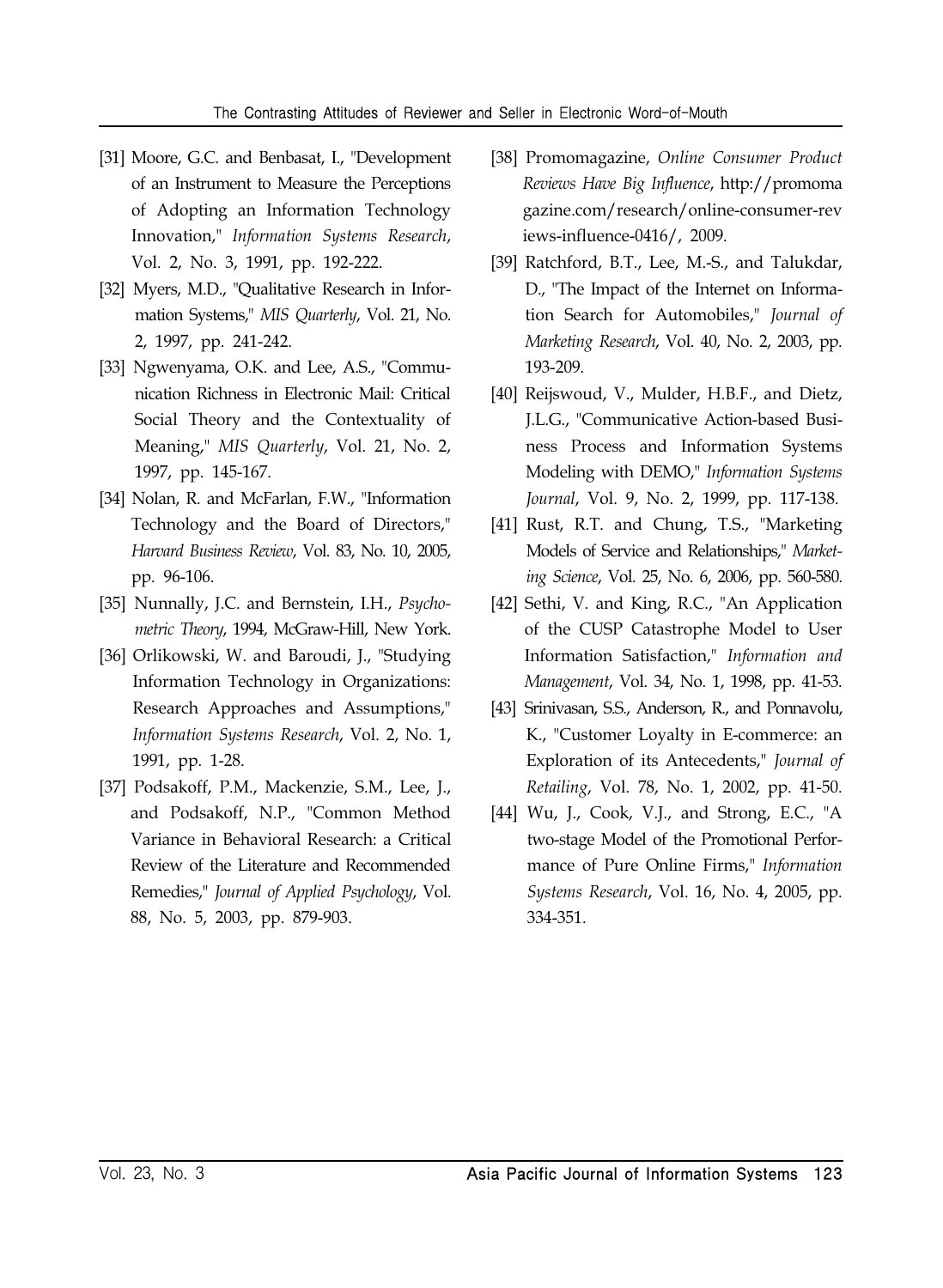# $\langle$ Appendix $\rangle$

<Table A1> Pilot Test Result

|                                 | Stage 1: Item Creation       |                              | Stage 2: Refinement |              |              |              | Stage 3:<br>Finalization |
|---------------------------------|------------------------------|------------------------------|---------------------|--------------|--------------|--------------|--------------------------|
| $Stages\backslash$<br>Construct |                              |                              |                     | Pilot test A | Pilot Test B |              |                          |
|                                 | Keyword                      | Reference                    | Ave.<br>Var.        |              | Item-to-     | Result       | Result                   |
|                                 |                              |                              | rank                |              | total corr.  |              |                          |
|                                 | Faster                       |                              | 2.6                 | 1.6          | 0.42         | Modified     | Dropped                  |
|                                 | Compact                      | Bonoma and                   | 2.7                 | 1.3          | 0.40         | Modified     |                          |
| Compactness                     | Space-saving                 | Clark [1988];                | 3.6                 | 2.7          | 0.49         | Refined      | Dropped                  |
|                                 | Time and effort savings      | Clark [2000]                 | 2.1                 | 0.8          | 0.39         |              |                          |
|                                 | Convenience                  |                              | 4.0                 | 2.0          | 0.61         |              |                          |
|                                 | Information I want           |                              | 2.3                 | 1.3          | 0.58         |              |                          |
|                                 | Information I am look-       |                              | 3.2                 | 1.1          | 0.71         |              |                          |
|                                 | ing for                      | Bonoma and                   |                     |              |              |              | Dropped                  |
| Adequacy                        | Information I need           | Clark [1988];                | 4.4                 | 1.8          | 0.77         |              |                          |
|                                 | Appropriate in-<br>formation | Clark [2000]                 | 2.2                 | 1.1          | 0.64         |              |                          |
|                                 | Helpful Information          |                              | 2.9                 | 2.3          | 0.65         |              |                          |
|                                 | Good intention               |                              | 4.1                 | 3.4          | 0.45         |              |                          |
|                                 |                              |                              |                     |              |              |              | Move to                  |
|                                 | True intention               | Cukier et al.                | 3.6                 | 2.7          | 0.51         |              | Truthfulness             |
|                                 | No false assurance           | $[2004]$ ;                   | 3.6                 | 1.6          | 0.68         | Refined      |                          |
| Veracity                        | Provide accurate info        | Ngwenyama and                | 3.2                 | 4.8          | 0.60         | Modified     |                          |
|                                 |                              | Lee [1997];<br>Underwood and | 2.5<br>1.2          |              |              |              | Move to                  |
|                                 | Intention to be honest       | Ozanne [1998]                |                     | 0.66         | Refined      | Truthfulness |                          |
|                                 | No information hidden        |                              | 4.0                 | 3.8          | 0.46         | Modified     | Move to                  |
|                                 |                              |                              |                     |              |              |              | Truthfulness             |
|                                 | No false information         |                              | 3.8                 | 2.0          | 0.65         |              |                          |
|                                 | Objective facts              |                              | 3.0                 | 4.7          | 0.61         |              | Dropped                  |
|                                 | No omission and dis-         | Cukier et al.                | 3.8                 | 4.4          | 0.66         |              |                          |
| Correctness                     | tortion                      | [2004]; Heng and             |                     |              |              |              |                          |
|                                 | Factual                      | de Moor [2003]               | 3.3                 | 2.9          | 0.69         |              | Dropped                  |
|                                 | Believable                   |                              | 3.5                 | 2.1          | 0.59         | Refined      | Dropped                  |
|                                 | Accurate                     |                              | 3.6                 | 2.9          | 0.69         | Dropped      |                          |
|                                 | Frequent buying              |                              | 5.2                 | 2.2          | 0.78         | Dropped      |                          |
|                                 | First choice                 |                              | 4.2                 | 8.4          | 0.81         |              |                          |
|                                 | Intention to visit in near   | Flavián and                  | 4.8                 | 4.6          | 0.85         |              |                          |
| Customer                        | future                       | Guinalí [2006];              |                     |              |              |              |                          |
| loyalty                         | Repeat purchase              | Harris and                   | 3.3                 | 6.2          | 0.85         |              |                          |
|                                 | Recommend to others          | Goode [2004]                 | 6.3                 | 3.1          | 0.76         | Dropped      |                          |
|                                 | Patronize                    |                              | 3.4                 | 3.2          | 0.88         |              |                          |
|                                 | Favorite site                |                              | 3.9                 | 4.5          | 0.94         |              |                          |
|                                 | Overall attachment           |                              | 4.9                 | 6.5          | 0.75         | Dropped      |                          |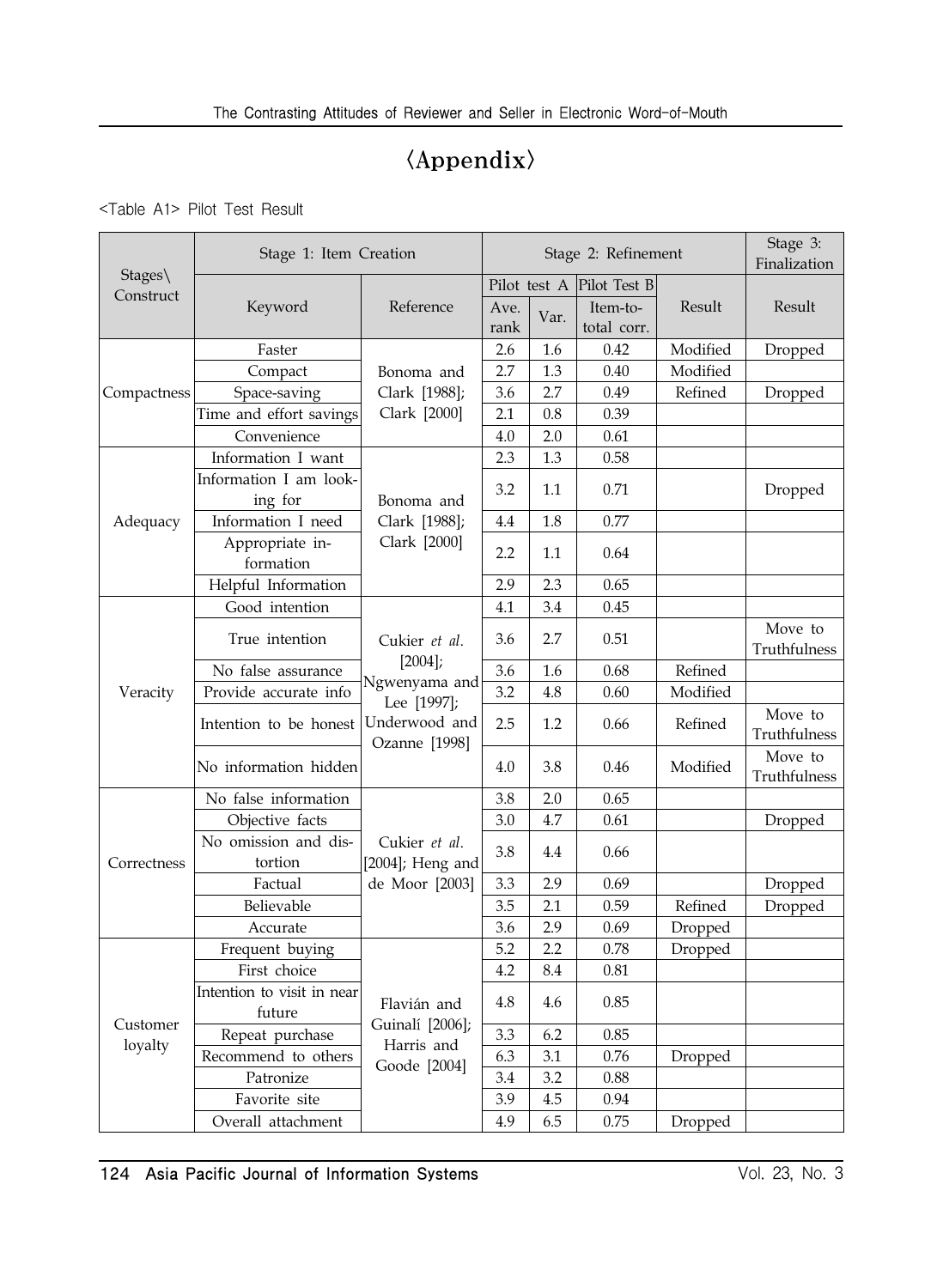#### <Table A2> Measurement Items

| Construct           | Keywords                                     | Sentence                                                                              |
|---------------------|----------------------------------------------|---------------------------------------------------------------------------------------|
| Compactness         | Conciseness                                  | This Web site delivers concise customer reviews.                                      |
|                     | Time and effort savings                      | This Web site delivers customer reviews that help save my time<br>and effort to scan. |
|                     | Convenience                                  | This Web site delivers customer reviews that I can scan<br>conveniently.              |
| Adequacy            | Information I want                           | The customer reviews in this Web site provide the information<br>I want.              |
|                     | Information I need                           | The customer reviews in this Web site provide the information<br>I need.              |
|                     | Appropriate<br>information                   | The customer reviews in this Web site provide appropriate<br>information.             |
|                     | Helpful Information                          | The customer reviews in this Web site provide helpful<br>information.                 |
| Veracity            | Good intention                               | The reviewers have good intentions.                                                   |
|                     | No false assurance                           | The reviewers do not give any false assurances.                                       |
|                     | Intention to provide<br>accurate information | The reviewers intend to provide accurate information.                                 |
| Correctness         | True intention                               | The reviewers have true intentions.                                                   |
|                     | No intention to hide<br>info.                | The reviewers do not intend to hide any information.                                  |
|                     | Intention to be honest                       | The reviewers intend to be honest.                                                    |
|                     | No false information                         | The customer reviews do not contain any false information.                            |
|                     | No omission and<br>distortion                | The customer reviews do not include any omission or distortion.                       |
| Customer<br>loyalty | First choice                                 | This Web site would be my first choice if I shop online.                              |
|                     | Intention to visit in the<br>near future     | I intend to visit this Web site in the near future.                                   |
|                     | Repeat purchase                              | I intend to purchase from this Web site repeatedly.                                   |
|                     | Patronize                                    | I intend to patronize this Web site.                                                  |
|                     | Favorite site                                | This Web site would be my favorite site for shopping.                                 |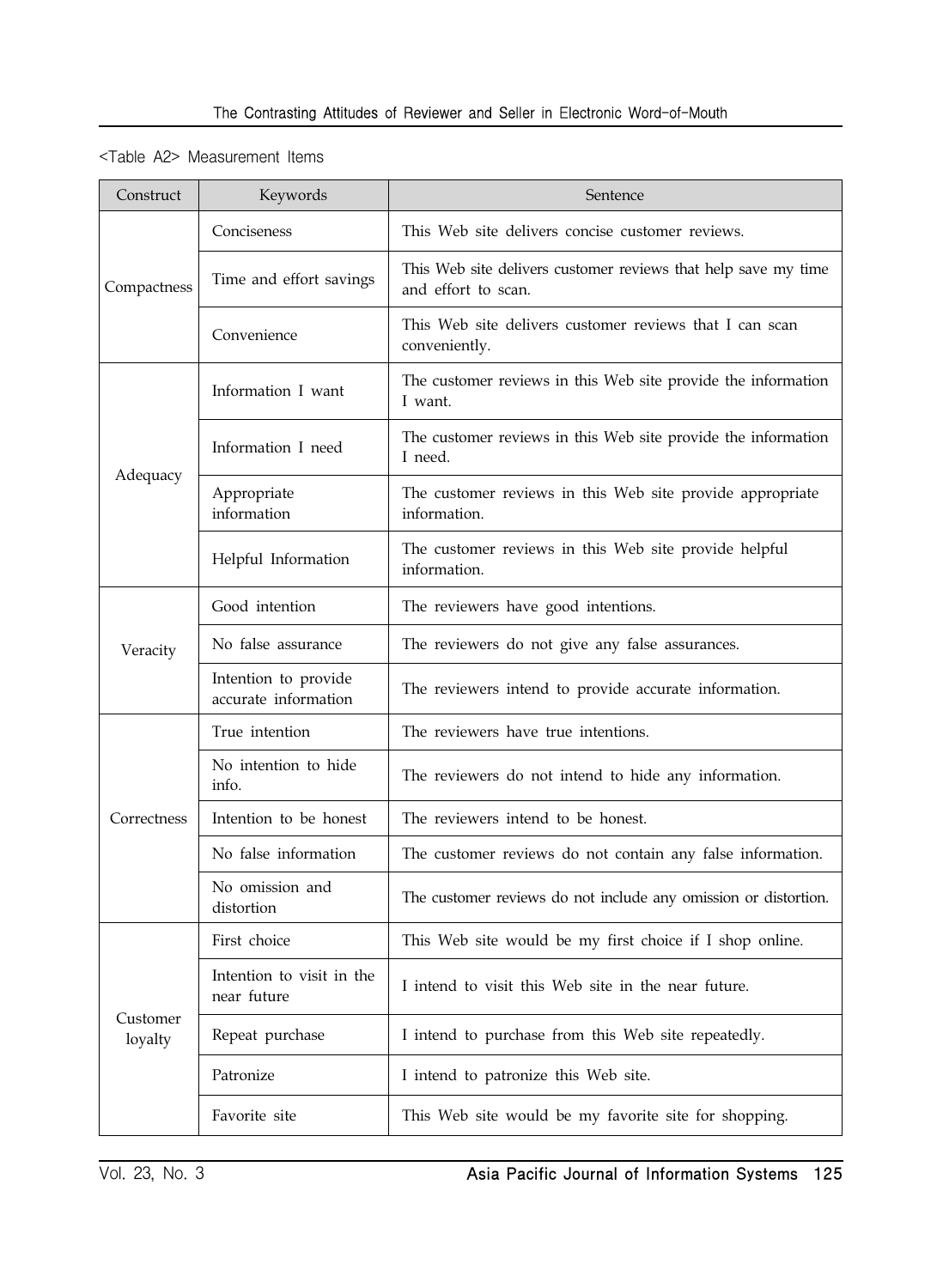| atst<br><b>CHILE DOUGH</b><br>$\circ$<br><b>SAMSUNG</b><br><b>Customer Reviews &amp; Ratings</b><br><b>GOOD!!</b><br>Great phone for a penny w/two year contract, This phone is almost perfect for me touchscreen,ty, internet, music<br>player and u dont need a monthly plan like a blackberry to go online. You can add a sd micro card(make sure it c<br>omes with adapter to connect it to your comp to add your songs, pics also plays on your ps3) up to 4GB | <b>Rose Smart Phone Pink 8100</b><br>Shipping: Usually leaves our warehouse in 1<br>business day Estimate Arrival Time<br><b>Special Offers:</b><br>$\checkmark$ On Sale<br><b>Financing:</b><br>Great Financing Offer<br>add to cart ≌<br>Add to Wish List<br>AAAA <sup>2</sup> 19 of 75 people found the following review helpful: | <b>Top Contributors First</b><br>Date: Newest<br>Date: Oldest<br>Rating: Highest<br>Rating: Lowest<br>Most Helpful<br><b>Business User First</b><br>Choose a sort order<br><b>By Battaglia</b> | 2008.12.13 |
|---------------------------------------------------------------------------------------------------------------------------------------------------------------------------------------------------------------------------------------------------------------------------------------------------------------------------------------------------------------------------------------------------------------------------------------------------------------------|--------------------------------------------------------------------------------------------------------------------------------------------------------------------------------------------------------------------------------------------------------------------------------------------------------------------------------------|------------------------------------------------------------------------------------------------------------------------------------------------------------------------------------------------|------------|
|                                                                                                                                                                                                                                                                                                                                                                                                                                                                     |                                                                                                                                                                                                                                                                                                                                      |                                                                                                                                                                                                |            |
|                                                                                                                                                                                                                                                                                                                                                                                                                                                                     |                                                                                                                                                                                                                                                                                                                                      |                                                                                                                                                                                                |            |
|                                                                                                                                                                                                                                                                                                                                                                                                                                                                     |                                                                                                                                                                                                                                                                                                                                      |                                                                                                                                                                                                |            |
|                                                                                                                                                                                                                                                                                                                                                                                                                                                                     |                                                                                                                                                                                                                                                                                                                                      |                                                                                                                                                                                                |            |
|                                                                                                                                                                                                                                                                                                                                                                                                                                                                     |                                                                                                                                                                                                                                                                                                                                      |                                                                                                                                                                                                |            |
|                                                                                                                                                                                                                                                                                                                                                                                                                                                                     |                                                                                                                                                                                                                                                                                                                                      |                                                                                                                                                                                                |            |
|                                                                                                                                                                                                                                                                                                                                                                                                                                                                     |                                                                                                                                                                                                                                                                                                                                      |                                                                                                                                                                                                |            |
|                                                                                                                                                                                                                                                                                                                                                                                                                                                                     |                                                                                                                                                                                                                                                                                                                                      |                                                                                                                                                                                                |            |
|                                                                                                                                                                                                                                                                                                                                                                                                                                                                     |                                                                                                                                                                                                                                                                                                                                      |                                                                                                                                                                                                |            |
|                                                                                                                                                                                                                                                                                                                                                                                                                                                                     | <b>TERRIBLE! A</b> $\frac{1}{2}$ $\frac{1}{2}$ $\frac{1}{2}$ 30 of 129 people found the following review helpful: By D. Libin                                                                                                                                                                                                        |                                                                                                                                                                                                | 2008.12.12 |
| phone is way to fragile for everyday use. If you use your cell a lot this is not the phone for you. I just got my VU a<br>nd am not happy with it. Yes, it's a good looking phone but that's not going to matter because if you even think a<br>bout using this phone without the ugly protectors you are mistaken.                                                                                                                                                 |                                                                                                                                                                                                                                                                                                                                      |                                                                                                                                                                                                |            |
| GRRREAT!!! ★★★★★ 41 of 293 people found the following review helpful: By Joe "JC"<br>63                                                                                                                                                                                                                                                                                                                                                                             |                                                                                                                                                                                                                                                                                                                                      |                                                                                                                                                                                                | 2008.12.12 |
| Great Touch Screen Phone, I have wanted a touch screen since the moment I saw the first commercial about the<br>iphone. I have been able to play with an iphone just a little, but there is only 1 feature that iphone has that LG V<br>U does not: scrolling pictures by touch. The iphone flips through pictures as you run your finger across the screen                                                                                                         |                                                                                                                                                                                                                                                                                                                                      |                                                                                                                                                                                                |            |
| <b>GOOD!!</b>                                                                                                                                                                                                                                                                                                                                                                                                                                                       | <b>食食食食 39 of 187 people found the following review helpful: By Kevin374</b>                                                                                                                                                                                                                                                         |                                                                                                                                                                                                | 2008.12.10 |
| Great, Fun Features; Not For a Simple Cell User, I purchased the Vu on just the price (\$.01 with a renewed contra<br>ct) and the touch screenwith no intentions on ever using the TV feature. I still have no intentions on using the<br>TV, but I am extremely happy with the phone and would recommend it to friends.                                                                                                                                            |                                                                                                                                                                                                                                                                                                                                      |                                                                                                                                                                                                |            |
| $\left( \Box \overrightarrow{a} \right)$ It's OK                                                                                                                                                                                                                                                                                                                                                                                                                    | <b>AXAZICA</b> 54 of 224 people found the following review helpful: By B. Ng                                                                                                                                                                                                                                                         |                                                                                                                                                                                                | 2008.12.7  |
| Good for a lot of things except using it as a phone. I've only had my Vu for 3 days but it has the most annoying w<br>hite noise in the background on every call. The voice clarity and reception is fine but the hissing noise in the back<br>ground is very annoying. I've read reviews on other sights where a few people have mentioned having the same                                                                                                         |                                                                                                                                                                                                                                                                                                                                      |                                                                                                                                                                                                |            |
| GRRREAT!!! ★★★★★ 87 of 265 people found the following review helpful: By Greg                                                                                                                                                                                                                                                                                                                                                                                       |                                                                                                                                                                                                                                                                                                                                      |                                                                                                                                                                                                | 2008.12.7  |
| LOVE IT! COULDNT ASK FOR A BETTER PHONE!!!So I got this phone the other day and I have to say its like the<br>best phone ever!!! So far I have no problems with it. I love how I dont have to press down on the screen so hard.<br>I barley tap the screen and BOOM Im where I wanted to go. I love it! I would recommend this phone to anyone!                                                                                                                     |                                                                                                                                                                                                                                                                                                                                      |                                                                                                                                                                                                |            |
| $\mathbb{R}^2$<br><b>BAD!</b>                                                                                                                                                                                                                                                                                                                                                                                                                                       | A A 207 of 328 people found the following review helpful: By V. Chan                                                                                                                                                                                                                                                                 |                                                                                                                                                                                                | 2008.12.7  |
| Just not good enough, Besides the battery time being a weak point, the scroll down mechanism for your call list<br>is poorly designed. You cannot get to the bottom of your list without hitting the Options button at the bottom of t<br>he page thereby not permitting access to those numbers. This is definitely a pooly designed mechanism.                                                                                                                    |                                                                                                                                                                                                                                                                                                                                      |                                                                                                                                                                                                |            |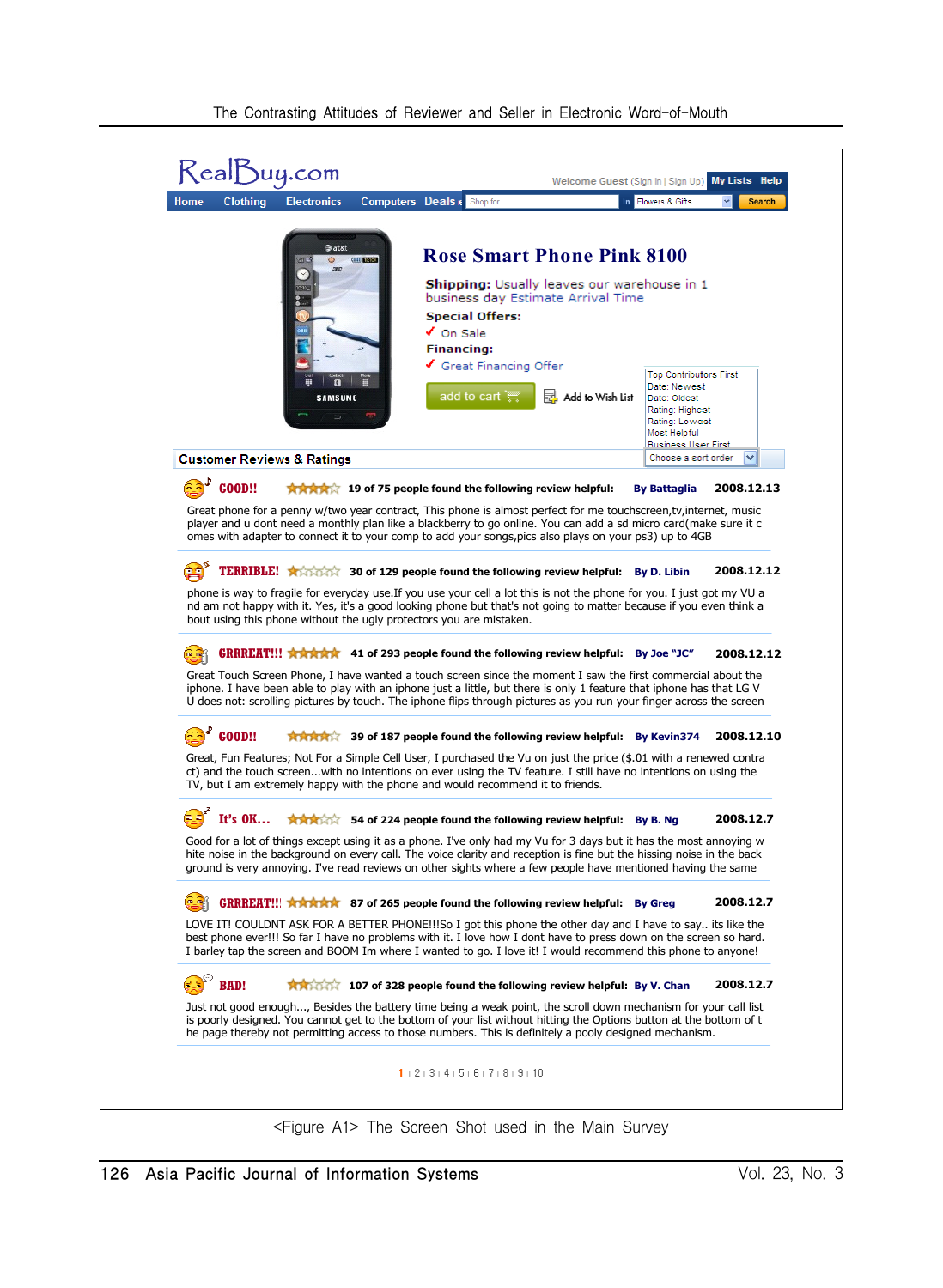









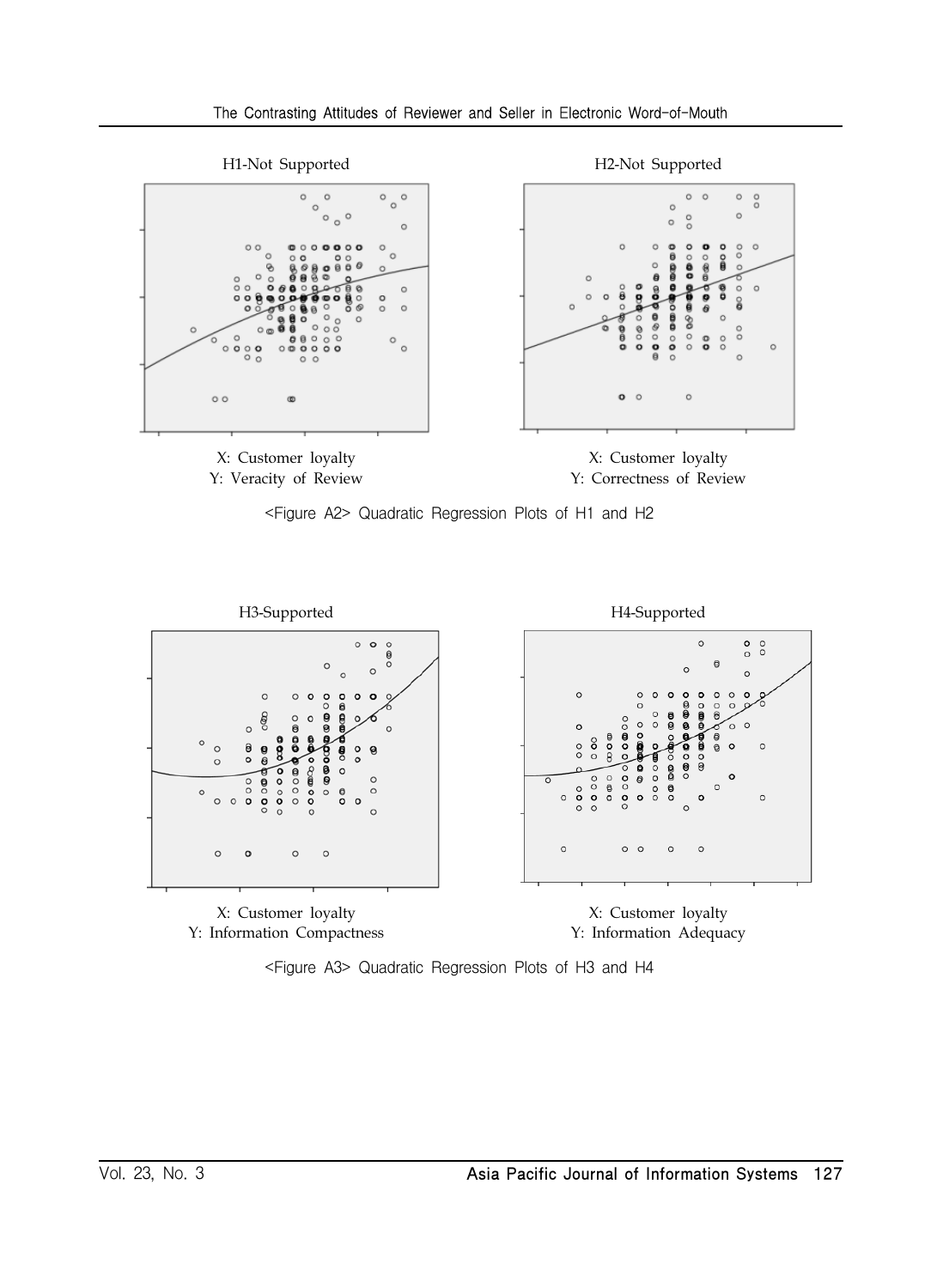



#### Jung Lee

Jung Lee is an Assistant Professor in the Bang College of Business at KIMEP University. She was a post-doctoral research fellow in the Department of Information Systems at the National University of Singapore. She received Ph.D. degree in MIS from Korea University Business School, M.S. degree in Information Systems from the Graduate School of Information of Yonsei University, and B.S. degree in Biology from Korea Advanced Institute of Science and Technology (KAIST). Her research interests include electronic word-of-mouth, trust/distrust and social media. She has published papers in journals including Decision Support Systems, Information and Management, Information Systems Frontiers, International Journal of Electronic Commerce, and presented papers at conferences including ICIS, AMCIS, and PACIS.



Jae-Nam Lee

Jae-Nam Lee is a Professor in the Business School of the Korea University in Seoul, Korea. He was formerly on the faculty of the Department of Information Systems at the City University of Hong Kong. He holds MS and Ph.D. degrees in MIS from the Graduate School of Management of the Korea Advanced Institute of Science and Technology (KAIST). His research interests are IT outsourcing, knowledge management, information security management, e-commerce, and IT deployment and impacts on organizational performance. His published research articles appear in MIS Quarterly, Information Systems Research, Journal of MIS, Journal of the AIS, Communications of the AIS, IEEE Transactions on Engineering Management, European Journal of Information Systems, Communications of the ACM, Information and Management, and others. He is currently serving on the editorial board of Journal of the AIS, Pacific Asia Journal of the AIS, and Electronic Commerce Research and Applications.